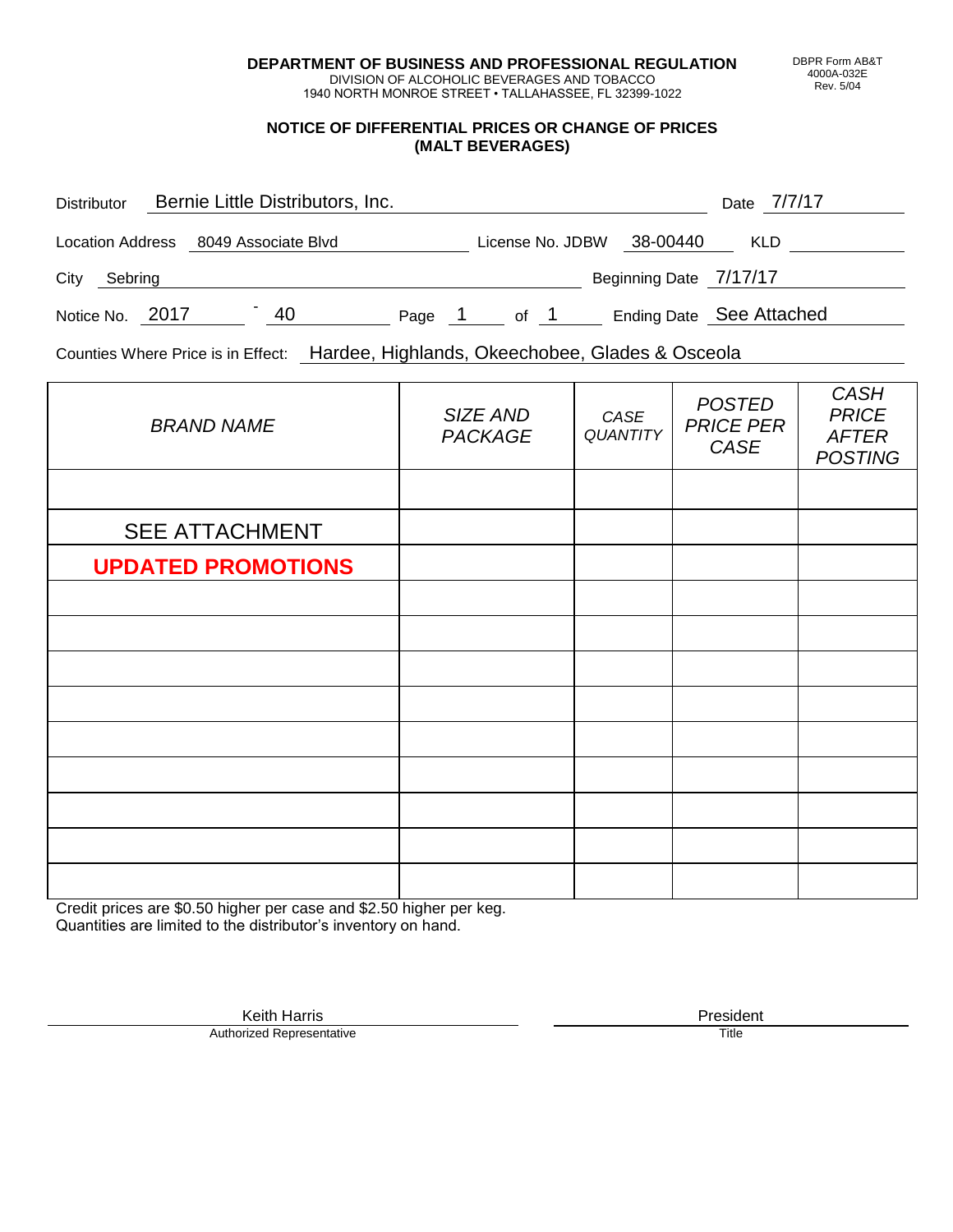| <b>Brands</b>                                                                                      | Package                              | Start                | <b>Stop</b>          | Posted<br>Price | Frontline<br>Price | Qty              | Premise    | Comment    |
|----------------------------------------------------------------------------------------------------|--------------------------------------|----------------------|----------------------|-----------------|--------------------|------------------|------------|------------|
| Bud, Bud Lt                                                                                        | 24/8oz Can                           | 06/26/17             | 08/06/17             | 12.30           | 13.25              | $5-19$           | Off        |            |
| Bud, Bud Lt                                                                                        | 24/8oz Can                           | 06/26/17             | 08/06/17             | 11.40           | 13.25              | $20+$            | Off        |            |
| Bud & Bud Lt<br>Bud & Bud Lt                                                                       | 24/8oz Can 2/12<br>24/8oz Can 2/12   | 06/26/17<br>06/26/17 | 08/06/17<br>08/06/17 | 13.10<br>12.20  | 13.60<br>13.60     | $5-19$<br>$20+$  | Off<br>Off |            |
|                                                                                                    |                                      |                      |                      |                 |                    |                  |            |            |
| Michelob Ultra<br>Michelob Ultra                                                                   | 24/8oz Can 2/12<br>24/8oz Can 2/12   | 06/26/17<br>06/26/17 | 08/06/17<br>08/06/17 | 13.50<br>12.20  | 14.45<br>14.45     | $5-19$<br>$20+$  | Off<br>Off |            |
| Michelob Ultra                                                                                     | 24/8oz Can                           | 06/26/17             | 08/06/17             | 12.70           | 14.35              | $5-19$           | Off        |            |
| Michelob Ultra                                                                                     | 24/8oz Can                           | 06/26/17             | 08/06/17             | 11.40           | 14.35              | $20+$            | Off        |            |
| Brands & Packages above may be mixed and matched to achieve gty                                    |                                      |                      |                      |                 |                    |                  |            |            |
| Bud, Bud Lt                                                                                        | 24/8oz Can                           | 08/07/17             | 08/20/17             | 12.30           | 13.25              | $5-19$           | Off        |            |
| Bud, Bud Lt                                                                                        | 24/8oz Can                           | 08/07/17             | 08/20/17             | 11.40           | 13.25              | $20+$            | Off        |            |
| Bud & Bud Lt                                                                                       | 24/8oz Can 2/12                      | 08/07/17             | 08/20/17             | 13.10           | 13.60              | $5-9$            | Off        |            |
| Bud & Bud Lt                                                                                       | 24/8oz Can 2/12                      | 08/07/17             | 08/20/17             | 11.70           | 13.60              | $10+$            | Off        |            |
| Michelob Ultra                                                                                     | 24/8oz Can 2/12                      | 08/07/17             | 08/20/17             | 13.50           | 14.45              | $5-9$            | Off        |            |
| Michelob Ultra                                                                                     | 24/8oz Can 2/12                      | 08/07/17             | 08/20/17             | 11.70           | 14.45              | $10+$            | Off        |            |
| Michelob Ultra                                                                                     | 24/8oz Can                           | 08/07/17             | 08/20/17             | 12.70           | 14.35              | $5-19$           | Off        |            |
| Michelob Ultra<br>Brands & Packages above may be mixed and matched to achieve qty                  | 24/8oz Can                           | 08/07/17             | 08/20/17             | 11.40           | 14.35              | $20+$            | Off        |            |
|                                                                                                    |                                      |                      |                      |                 |                    |                  |            |            |
| Bud, Bud Lt<br>Bud, Bud Lt                                                                         | 24/8oz Can<br>24/8oz Can             | 08/21/17<br>08/21/17 | 10/01/17<br>10/01/17 | 12.30<br>11.40  | 13.25<br>13.25     | $5-19$<br>$20+$  | Off<br>Off |            |
|                                                                                                    |                                      |                      |                      |                 |                    |                  |            |            |
| Bud & Bud Lt<br>Bud & Bud Lt                                                                       | 24/8oz Can 2/12<br>24/8oz Can 2/12   | 08/21/17<br>08/21/17 | 10/01/17<br>10/01/17 | 13.10<br>12.20  | 13.60<br>13.60     | $5-19$<br>$20+$  | Off<br>Off |            |
|                                                                                                    |                                      |                      |                      |                 |                    |                  |            |            |
| Michelob Ultra<br>Michelob Ultra                                                                   | 24/8oz Can 2/12<br>24/8oz Can 2/12   | 08/21/17<br>08/21/17 | 10/01/17<br>10/01/17 | 13.50<br>12.20  | 14.45<br>14.45     | $5-19$<br>$20+$  | Off<br>Off |            |
|                                                                                                    |                                      |                      |                      |                 |                    |                  |            |            |
| Michelob Ultra<br>Michelob Ultra                                                                   | 24/8oz Can<br>24/8oz Can             | 08/21/17<br>08/21/17 | 10/01/17<br>10/01/17 | 12.70<br>11.40  | 14.35<br>14.35     | $5-19$<br>$20+$  | Off<br>Off |            |
| Brands & Packages above may be mixed and matched to achieve qty                                    |                                      |                      |                      |                 |                    |                  |            |            |
| Bud, Bud Lt, Select, Select 55                                                                     | 24/12oz Can/LNR 4/6                  | 07/03/17             | 09/30/17             | 21.60           | 23.80              | $10+$            | Off        |            |
| Michelob, Michelob Lt, Michelob Amberbock                                                          | 24/12oz LNNR 4/6                     | 07/03/17             | 09/30/17             | 21.60           | 24.55              | $10+$            | Off        |            |
|                                                                                                    |                                      |                      |                      |                 |                    |                  |            |            |
| Land Shark<br><b>Land Shark</b>                                                                    | 24/12oz LNNR 4/6<br>24/12oz LNNR 4/6 | 07/03/17<br>07/03/17 | 09/30/17<br>09/30/17 | 21.60<br>20.25  | 24.55<br>24.55     | 10-111<br>$112+$ | Off<br>Off |            |
| Brands & Packages above may be mixed and matched to achieve qty                                    |                                      |                      |                      |                 |                    |                  |            |            |
|                                                                                                    |                                      |                      |                      |                 |                    |                  |            |            |
| Bud, Bud Lt<br>Brands & Packages above may be mixed and matched to achieve qty                     | 24/16oz Can 6/4                      | 09/12/16             | 09/30/17             | 22.65           | 25.65              | $5+$             | On & Off   |            |
| Bud, Bud Lt                                                                                        | 24/16oz Can 3/8                      | 07/10/17             | 07/23/17             | 19.45           | 25.20              | $25+$            | Off        |            |
|                                                                                                    |                                      |                      |                      |                 |                    |                  |            |            |
| Michelob Ultra<br>Brands & Packages above may be mixed and matched to achieve qty                  | 24/16oz Can 3/8                      | 07/10/17             | 07/23/17             | 19.45           | 27.10              | $25+$            | Off        |            |
| Bud, Bud Lt                                                                                        | 24/16oz Can 3/8                      | 09/04/17             | 09/17/17             | 19.45           | 25.20              | $25+$            | Off        |            |
|                                                                                                    |                                      |                      |                      |                 |                    |                  |            |            |
| Michelob Ultra<br>Brands & Packages above may be mixed and matched to achieve qty                  | 24/16oz Can 3/8                      | 09/04/17             | 09/17/17             | 19.45           | 27.10              | $25+$            | Off        |            |
|                                                                                                    |                                      |                      |                      |                 |                    |                  |            |            |
| Bud, Bud Lt<br>Brands & Packages above may be mixed and matched to achieve qty                     | 24/16oz Can                          | 09/12/16             | 09/30/17             | 20.90           | 27.60              | $30+$            | Off        |            |
|                                                                                                    |                                      |                      |                      |                 |                    |                  |            |            |
| Bud, Bud Lt, Select & Select 55<br>Brands & Packages above may be mixed and matched to achieve qty | 18pk/12oz Can & LNNR                 | 07/17/17             | 09/30/17             | 14.80           | 16.90              | $20+$            | Off        |            |
|                                                                                                    |                                      |                      |                      |                 |                    |                  |            |            |
| Bud, Bud Lt, Select & Select 55                                                                    | 24/12oz LNNR 2/12                    | 09/12/16             | 09/30/17             | 21.55           | 22.50              | $10+$            | On         |            |
| Brands & Packages above may be mixed and matched to achieve qty                                    |                                      |                      |                      |                 |                    |                  |            |            |
| Bud, Bud Lt, Select & Select 55                                                                    | 24/12oz Can & LNNR 2/12              | 07/05/17             | 08/27/17             | 21.55           | 22.50              | $10+$            | Off        |            |
| Brands & Packages above may be mixed and matched to achieve qty                                    |                                      |                      |                      |                 |                    |                  |            |            |
| Bud, Bud Lt, Select & Select 55                                                                    | 24/12oz Can & LNNR 2/12              | 08/28/17             | 09/03/17             | 21.55           | 22.50              | 10-49            | Off        |            |
| Bud, Bud Lt, Select & Select 55                                                                    | 24/12oz Can & LNNR 2/12              | 08/28/17             | 09/03/17             | 17.80           | 22.50              | $50+$            | Off        | <b>New</b> |
| Brands & Packages above may be mixed and matched to achieve qty                                    |                                      |                      |                      |                 |                    |                  |            |            |
| Bud, Bud Lt, Select & Select 55                                                                    | 24/12oz Can & LNNR 2/12              | 09/04/17             | 09/10/17             | 21.55           | 22.50              | $10+$            | Off        |            |
| Brands & Packages above may be mixed and matched to achieve qty                                    |                                      |                      |                      |                 |                    |                  |            |            |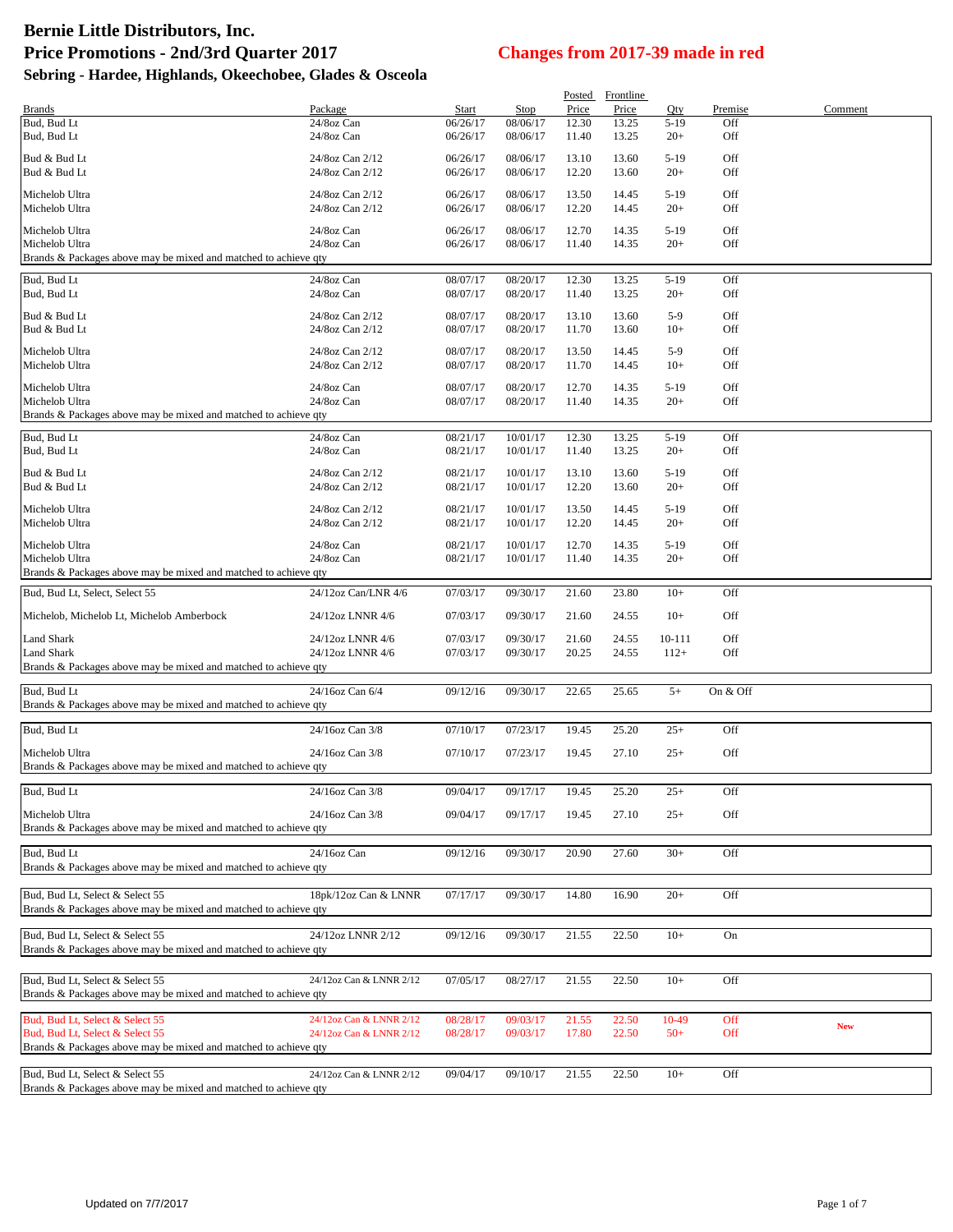| 09/03/17<br>Bud, Bud Lt, Select & Select 55<br>24/12oz Can<br>07/03/17<br>20.75<br>22.60<br>Off<br>$10 - 44$<br>Bud, Bud Lt, Select & Select 55<br>$24/12$ oz Can<br>07/03/17<br>19.75<br>22.60<br>Off<br>09/03/17<br>$45 - 97$<br>07/03/17<br>09/03/17<br>Off<br>Bud, Bud Lt, Select & Select 55<br>$24/12$ oz Can<br>17.75<br>22.60<br>$98+$<br>Bud, Bud Lt,<br>24/12oz LNNR<br>07/03/17<br>09/03/17<br>20.75<br>Off<br>22.60<br>10-44<br>24/12oz LNNR<br>19.75<br>22.60<br>Off<br>Bud, Bud Lt,<br>07/03/17<br>09/03/17<br>45 - 97<br>Bud, Bud Lt,<br>24/12oz LNNR<br>07/03/17<br>09/03/17<br>17.75<br>22.60<br>Off<br>$98+$<br>07/03/17<br>09/03/17<br>22.20<br>Off<br><b>Bud Light Lime</b><br>24/12oz LNNR/Can<br>24.10<br>10-44<br><b>Bud Light Lime</b><br>24/12oz LNNR/Can<br>07/03/17<br>09/03/17<br>19.75<br>Off<br>24.10<br>$45+$<br>Off<br>Michelob Ultra<br>24/12oz Can & LNNR<br>07/03/17<br>09/03/17<br>22.20<br>24.10<br>$10 - 44$<br>Michelob Ultra<br>24/12oz Can & LNNR<br>07/03/17<br>09/03/17<br>20.70<br>24.10<br>Off<br>$45+$<br>Brands & Packages above may be mixed and matched to achieve qty<br>Bud, Bud Lt, Select & Select 55<br>24/12oz Can<br>09/04/17<br>09/30/17<br>20.75<br>22.60<br>Off<br>10-44<br>Bud, Bud Lt, Select & Select 55<br>$24/12$ oz Can<br>09/04/17<br>09/30/17<br>19.75<br>22.60<br>$45+$<br>Off<br>09/04/17<br>09/30/17<br>22.60<br>Off<br>Bud, Bud Lt,<br>24/12oz LNNR<br>20.75<br>10-44<br>Bud, Bud Lt,<br>09/30/17<br>Off<br>24/12oz LNNR<br>09/04/17<br>19.75<br>22.60<br>$45+$<br>09/04/17<br>09/30/17<br>22.20<br>Off<br><b>Bud Light Lime</b><br>24/12oz LNNR/Can<br>24.10<br>$10 - 44$<br><b>Bud Light Lime</b><br>24/12oz LNNR/Can<br>09/04/17<br>09/30/17<br>19.75<br>24.10<br>Off<br>$45+$<br>Michelob Ultra<br>09/04/17<br>09/30/17<br>22.20<br>Off<br>24/12oz Can & LNNR<br>24.10<br>$10 - 44$<br>Michelob Ultra<br>24/12oz Can & LNNR<br>09/30/17<br>20.70<br>Off<br>09/04/17<br>24.10<br>$45+$<br>Brands & Packages above may be mixed and matched to achieve qty<br>Bud, Bud Lt<br>$98+$<br>Off<br>24/16oz CALNR<br>09/12/16<br>09/30/17<br>24.85<br>28.50<br>Brands & Packages above may be mixed and matched to achieve qty<br>Bud, Bud Lt<br>20/16oz CALNR<br>09/30/17<br>17.95<br>Off<br>05/22/17<br>23.00<br>$22 - 65$<br>Bud, Bud Lt<br>20/16oz CALNR<br>05/22/17<br>09/30/17<br>23.00<br>Off<br>17.45<br>$66+$<br>Brands & Packages above may be mixed and matched to achieve qty<br>Bud, Bud Light<br>24/16oz ALNR/CALNR<br>09/30/17<br>21.55<br>28.50<br>04/03/17<br>$144+$<br>On<br>Bud, Bud Light Sports/Holiday CALNR<br>24/16oz CALNR<br>04/03/17<br>09/30/17<br>21.55<br>28.50<br>$144+$<br>On<br>Brands & Packages above may be mixed and matched to achieve qty<br>Oculto<br>09/30/17<br>29.90<br>24/12oz LNNR 2/12<br>09/12/16<br>26.65<br>$20+$<br>Off<br>Michelob Ultra & Light<br>18/12oz LNNR/Cans<br>07/30/17<br>05/29/17<br>16.95<br>18.45<br>$5 - 59$<br>Off<br>Michelob Ultra & Light<br>05/29/17<br>07/30/17<br>Off<br>18/12oz LNNR/Cans<br>15.85<br>18.45<br>$60+$<br>BL Lime, Platinum, Black Crown<br>05/29/17<br>07/30/17<br>14.99<br>Off<br>18/12oz LNNR/Cans<br>18.45<br>$1+$<br>Brands & Packages above may be mixed and matched to achieve qty<br>BL Lime, Platinum, Black Crown, Mich Lt & Ultra<br>18/12oz LNNR/Cans<br>07/31/17<br>09/30/17<br>16.95<br>18.45<br>$5 - 59$<br>Off<br>BL Lime, Platinum, Black Crown, Mich Lt & Ultra<br>18/12oz LNNR/Cans<br>07/31/17<br>09/30/17<br>15.85<br>18.45<br>$60+$<br>Off<br>Brands & Packages above may be mixed and matched to achieve qty<br>Mich, Mic Lt, Ultra, Ultra Amber, Amberbock & Ultra Lime<br>Cactus<br>09/30/17<br>23.90<br>Off<br>24/12oz Can/LNNR 2/12<br>07/05/17<br>24.85<br>$5+$<br>Michelob Ultra<br>24/16oz CALNR 3/8<br>37.25<br>$5+$<br>Off<br>07/05/17<br>09/30/17<br>35.85<br>Brands & Packages above may be mixed and matched to achieve qty<br>09/12/16<br>09/30/17<br>24.10<br>$10+$<br>ON<br>24/12oz LNNR 2/12<br>20.45<br>BL Lime, Platinum, Black Crown & Landshark<br>BL Lime. Platinum & Landshark<br>24/12oz Cans 2/12<br>09/12/16<br>09/30/17<br>ON<br>20.45<br>24.10<br>$10+$<br>Brands & Packages above may be mixed and matched to achieve qty<br>23.15<br>24.10<br>BL Lime, Platinum & Black Crown<br>24/12oz Cans/LNNR 2/12<br>07/05/17<br>07/30/17<br>$1+$<br>Off<br>BLL Rita Family (Lime, Straw, Mango, Raz, Orange, Grape, Peach &<br><b>Stop Date Change</b><br>07/30/17<br>Off<br>Seasonal)<br>24/8oz Can 2/12<br>07/05/17<br>23.15<br>24.10<br>$1-6$<br>BLL Rita Family (Lime, Straw, Mango, Raz, Orange, Grape, Peach &<br>24/8oz Can 2/12<br>07/05/17<br>Off<br>Seasonal)<br>07/30/17<br>21.30<br>24.10<br>$7+$<br>Brands & Packages above may be mixed and matched to achieve qty<br>08/06/17<br>24.10<br>BL Lime, Platinum & Black Crown<br>07/31/17<br>23.15<br>$1+$<br>Off<br>24/12oz Cans/LNNR 2/12<br>BLL Rita Family (Lime, Straw, Mango, Raz, Orange, Grape, Peach &<br>24/8oz Can 2/12<br>Off<br>Seasonal)<br>07/31/17<br>08/06/17<br>23.15<br>24.10<br>$1-6$<br><b>New</b><br>BLL Rita Family (Lime, Straw, Mango, Raz, Orange, Grape, Peach &<br>Off<br>Seasonal)<br>24/8oz Can 2/12<br>07/31/17<br>08/06/17<br>21.30<br>24.10<br>$7 - 13$<br>BLL Rita Family (Lime, Straw, Mango, Raz, Orange, Grape, Peach &<br>Off<br>07/31/17<br>08/06/17<br>17.80<br>24.10<br>$14+$<br>Seasonal)<br>24/8oz Can 2/12<br>Brands & Packages above may be mixed and matched to achieve qty | <b>Brands</b> | Package | Start | Stop | Price | Posted Frontline<br>Price | Qty | Premise | Comment |
|-------------------------------------------------------------------------------------------------------------------------------------------------------------------------------------------------------------------------------------------------------------------------------------------------------------------------------------------------------------------------------------------------------------------------------------------------------------------------------------------------------------------------------------------------------------------------------------------------------------------------------------------------------------------------------------------------------------------------------------------------------------------------------------------------------------------------------------------------------------------------------------------------------------------------------------------------------------------------------------------------------------------------------------------------------------------------------------------------------------------------------------------------------------------------------------------------------------------------------------------------------------------------------------------------------------------------------------------------------------------------------------------------------------------------------------------------------------------------------------------------------------------------------------------------------------------------------------------------------------------------------------------------------------------------------------------------------------------------------------------------------------------------------------------------------------------------------------------------------------------------------------------------------------------------------------------------------------------------------------------------------------------------------------------------------------------------------------------------------------------------------------------------------------------------------------------------------------------------------------------------------------------------------------------------------------------------------------------------------------------------------------------------------------------------------------------------------------------------------------------------------------------------------------------------------------------------------------------------------------------------------------------------------------------------------------------------------------------------------------------------------------------------------------------------------------------------------------------------------------------------------------------------------------------------------------------------------------------------------------------------------------------------------------------------------------------------------------------------------------------------------------------------------------------------------------------------------------------------------------------------------------------------------------------------------------------------------------------------------------------------------------------------------------------------------------------------------------------------------------------------------------------------------------------------------------------------------------------------------------------------------------------------------------------------------------------------------------------------------------------------------------------------------------------------------------------------------------------------------------------------------------------------------------------------------------------------------------------------------------------------------------------------------------------------------------------------------------------------------------------------------------------------------------------------------------------------------------------------------------------------------------------------------------------------------------------------------------------------------------------------------------------------------------------------------------------------------------------------------------------------------------------------------------------------------------------------------------------------------------------------------------------------------------------------------------------------------------------------------------------------------------------------------------------------------------------------------------------------------------------------------------------------------------------------------------------------------------------------------------------------------------------------------------------------------------------------------------------------------------------------------------------------------------------------------------------------------------------------------------------------------------------------------------------------------------------------------------------------------------------------------------------------------------------------------------------------------------------------------------------|---------------|---------|-------|------|-------|---------------------------|-----|---------|---------|
|                                                                                                                                                                                                                                                                                                                                                                                                                                                                                                                                                                                                                                                                                                                                                                                                                                                                                                                                                                                                                                                                                                                                                                                                                                                                                                                                                                                                                                                                                                                                                                                                                                                                                                                                                                                                                                                                                                                                                                                                                                                                                                                                                                                                                                                                                                                                                                                                                                                                                                                                                                                                                                                                                                                                                                                                                                                                                                                                                                                                                                                                                                                                                                                                                                                                                                                                                                                                                                                                                                                                                                                                                                                                                                                                                                                                                                                                                                                                                                                                                                                                                                                                                                                                                                                                                                                                                                                                                                                                                                                                                                                                                                                                                                                                                                                                                                                                                                                                                                                                                                                                                                                                                                                                                                                                                                                                                                                                                                                                                           |               |         |       |      |       |                           |     |         |         |
|                                                                                                                                                                                                                                                                                                                                                                                                                                                                                                                                                                                                                                                                                                                                                                                                                                                                                                                                                                                                                                                                                                                                                                                                                                                                                                                                                                                                                                                                                                                                                                                                                                                                                                                                                                                                                                                                                                                                                                                                                                                                                                                                                                                                                                                                                                                                                                                                                                                                                                                                                                                                                                                                                                                                                                                                                                                                                                                                                                                                                                                                                                                                                                                                                                                                                                                                                                                                                                                                                                                                                                                                                                                                                                                                                                                                                                                                                                                                                                                                                                                                                                                                                                                                                                                                                                                                                                                                                                                                                                                                                                                                                                                                                                                                                                                                                                                                                                                                                                                                                                                                                                                                                                                                                                                                                                                                                                                                                                                                                           |               |         |       |      |       |                           |     |         |         |
|                                                                                                                                                                                                                                                                                                                                                                                                                                                                                                                                                                                                                                                                                                                                                                                                                                                                                                                                                                                                                                                                                                                                                                                                                                                                                                                                                                                                                                                                                                                                                                                                                                                                                                                                                                                                                                                                                                                                                                                                                                                                                                                                                                                                                                                                                                                                                                                                                                                                                                                                                                                                                                                                                                                                                                                                                                                                                                                                                                                                                                                                                                                                                                                                                                                                                                                                                                                                                                                                                                                                                                                                                                                                                                                                                                                                                                                                                                                                                                                                                                                                                                                                                                                                                                                                                                                                                                                                                                                                                                                                                                                                                                                                                                                                                                                                                                                                                                                                                                                                                                                                                                                                                                                                                                                                                                                                                                                                                                                                                           |               |         |       |      |       |                           |     |         |         |
|                                                                                                                                                                                                                                                                                                                                                                                                                                                                                                                                                                                                                                                                                                                                                                                                                                                                                                                                                                                                                                                                                                                                                                                                                                                                                                                                                                                                                                                                                                                                                                                                                                                                                                                                                                                                                                                                                                                                                                                                                                                                                                                                                                                                                                                                                                                                                                                                                                                                                                                                                                                                                                                                                                                                                                                                                                                                                                                                                                                                                                                                                                                                                                                                                                                                                                                                                                                                                                                                                                                                                                                                                                                                                                                                                                                                                                                                                                                                                                                                                                                                                                                                                                                                                                                                                                                                                                                                                                                                                                                                                                                                                                                                                                                                                                                                                                                                                                                                                                                                                                                                                                                                                                                                                                                                                                                                                                                                                                                                                           |               |         |       |      |       |                           |     |         |         |
|                                                                                                                                                                                                                                                                                                                                                                                                                                                                                                                                                                                                                                                                                                                                                                                                                                                                                                                                                                                                                                                                                                                                                                                                                                                                                                                                                                                                                                                                                                                                                                                                                                                                                                                                                                                                                                                                                                                                                                                                                                                                                                                                                                                                                                                                                                                                                                                                                                                                                                                                                                                                                                                                                                                                                                                                                                                                                                                                                                                                                                                                                                                                                                                                                                                                                                                                                                                                                                                                                                                                                                                                                                                                                                                                                                                                                                                                                                                                                                                                                                                                                                                                                                                                                                                                                                                                                                                                                                                                                                                                                                                                                                                                                                                                                                                                                                                                                                                                                                                                                                                                                                                                                                                                                                                                                                                                                                                                                                                                                           |               |         |       |      |       |                           |     |         |         |
|                                                                                                                                                                                                                                                                                                                                                                                                                                                                                                                                                                                                                                                                                                                                                                                                                                                                                                                                                                                                                                                                                                                                                                                                                                                                                                                                                                                                                                                                                                                                                                                                                                                                                                                                                                                                                                                                                                                                                                                                                                                                                                                                                                                                                                                                                                                                                                                                                                                                                                                                                                                                                                                                                                                                                                                                                                                                                                                                                                                                                                                                                                                                                                                                                                                                                                                                                                                                                                                                                                                                                                                                                                                                                                                                                                                                                                                                                                                                                                                                                                                                                                                                                                                                                                                                                                                                                                                                                                                                                                                                                                                                                                                                                                                                                                                                                                                                                                                                                                                                                                                                                                                                                                                                                                                                                                                                                                                                                                                                                           |               |         |       |      |       |                           |     |         |         |
|                                                                                                                                                                                                                                                                                                                                                                                                                                                                                                                                                                                                                                                                                                                                                                                                                                                                                                                                                                                                                                                                                                                                                                                                                                                                                                                                                                                                                                                                                                                                                                                                                                                                                                                                                                                                                                                                                                                                                                                                                                                                                                                                                                                                                                                                                                                                                                                                                                                                                                                                                                                                                                                                                                                                                                                                                                                                                                                                                                                                                                                                                                                                                                                                                                                                                                                                                                                                                                                                                                                                                                                                                                                                                                                                                                                                                                                                                                                                                                                                                                                                                                                                                                                                                                                                                                                                                                                                                                                                                                                                                                                                                                                                                                                                                                                                                                                                                                                                                                                                                                                                                                                                                                                                                                                                                                                                                                                                                                                                                           |               |         |       |      |       |                           |     |         |         |
|                                                                                                                                                                                                                                                                                                                                                                                                                                                                                                                                                                                                                                                                                                                                                                                                                                                                                                                                                                                                                                                                                                                                                                                                                                                                                                                                                                                                                                                                                                                                                                                                                                                                                                                                                                                                                                                                                                                                                                                                                                                                                                                                                                                                                                                                                                                                                                                                                                                                                                                                                                                                                                                                                                                                                                                                                                                                                                                                                                                                                                                                                                                                                                                                                                                                                                                                                                                                                                                                                                                                                                                                                                                                                                                                                                                                                                                                                                                                                                                                                                                                                                                                                                                                                                                                                                                                                                                                                                                                                                                                                                                                                                                                                                                                                                                                                                                                                                                                                                                                                                                                                                                                                                                                                                                                                                                                                                                                                                                                                           |               |         |       |      |       |                           |     |         |         |
|                                                                                                                                                                                                                                                                                                                                                                                                                                                                                                                                                                                                                                                                                                                                                                                                                                                                                                                                                                                                                                                                                                                                                                                                                                                                                                                                                                                                                                                                                                                                                                                                                                                                                                                                                                                                                                                                                                                                                                                                                                                                                                                                                                                                                                                                                                                                                                                                                                                                                                                                                                                                                                                                                                                                                                                                                                                                                                                                                                                                                                                                                                                                                                                                                                                                                                                                                                                                                                                                                                                                                                                                                                                                                                                                                                                                                                                                                                                                                                                                                                                                                                                                                                                                                                                                                                                                                                                                                                                                                                                                                                                                                                                                                                                                                                                                                                                                                                                                                                                                                                                                                                                                                                                                                                                                                                                                                                                                                                                                                           |               |         |       |      |       |                           |     |         |         |
|                                                                                                                                                                                                                                                                                                                                                                                                                                                                                                                                                                                                                                                                                                                                                                                                                                                                                                                                                                                                                                                                                                                                                                                                                                                                                                                                                                                                                                                                                                                                                                                                                                                                                                                                                                                                                                                                                                                                                                                                                                                                                                                                                                                                                                                                                                                                                                                                                                                                                                                                                                                                                                                                                                                                                                                                                                                                                                                                                                                                                                                                                                                                                                                                                                                                                                                                                                                                                                                                                                                                                                                                                                                                                                                                                                                                                                                                                                                                                                                                                                                                                                                                                                                                                                                                                                                                                                                                                                                                                                                                                                                                                                                                                                                                                                                                                                                                                                                                                                                                                                                                                                                                                                                                                                                                                                                                                                                                                                                                                           |               |         |       |      |       |                           |     |         |         |
|                                                                                                                                                                                                                                                                                                                                                                                                                                                                                                                                                                                                                                                                                                                                                                                                                                                                                                                                                                                                                                                                                                                                                                                                                                                                                                                                                                                                                                                                                                                                                                                                                                                                                                                                                                                                                                                                                                                                                                                                                                                                                                                                                                                                                                                                                                                                                                                                                                                                                                                                                                                                                                                                                                                                                                                                                                                                                                                                                                                                                                                                                                                                                                                                                                                                                                                                                                                                                                                                                                                                                                                                                                                                                                                                                                                                                                                                                                                                                                                                                                                                                                                                                                                                                                                                                                                                                                                                                                                                                                                                                                                                                                                                                                                                                                                                                                                                                                                                                                                                                                                                                                                                                                                                                                                                                                                                                                                                                                                                                           |               |         |       |      |       |                           |     |         |         |
|                                                                                                                                                                                                                                                                                                                                                                                                                                                                                                                                                                                                                                                                                                                                                                                                                                                                                                                                                                                                                                                                                                                                                                                                                                                                                                                                                                                                                                                                                                                                                                                                                                                                                                                                                                                                                                                                                                                                                                                                                                                                                                                                                                                                                                                                                                                                                                                                                                                                                                                                                                                                                                                                                                                                                                                                                                                                                                                                                                                                                                                                                                                                                                                                                                                                                                                                                                                                                                                                                                                                                                                                                                                                                                                                                                                                                                                                                                                                                                                                                                                                                                                                                                                                                                                                                                                                                                                                                                                                                                                                                                                                                                                                                                                                                                                                                                                                                                                                                                                                                                                                                                                                                                                                                                                                                                                                                                                                                                                                                           |               |         |       |      |       |                           |     |         |         |
|                                                                                                                                                                                                                                                                                                                                                                                                                                                                                                                                                                                                                                                                                                                                                                                                                                                                                                                                                                                                                                                                                                                                                                                                                                                                                                                                                                                                                                                                                                                                                                                                                                                                                                                                                                                                                                                                                                                                                                                                                                                                                                                                                                                                                                                                                                                                                                                                                                                                                                                                                                                                                                                                                                                                                                                                                                                                                                                                                                                                                                                                                                                                                                                                                                                                                                                                                                                                                                                                                                                                                                                                                                                                                                                                                                                                                                                                                                                                                                                                                                                                                                                                                                                                                                                                                                                                                                                                                                                                                                                                                                                                                                                                                                                                                                                                                                                                                                                                                                                                                                                                                                                                                                                                                                                                                                                                                                                                                                                                                           |               |         |       |      |       |                           |     |         |         |
|                                                                                                                                                                                                                                                                                                                                                                                                                                                                                                                                                                                                                                                                                                                                                                                                                                                                                                                                                                                                                                                                                                                                                                                                                                                                                                                                                                                                                                                                                                                                                                                                                                                                                                                                                                                                                                                                                                                                                                                                                                                                                                                                                                                                                                                                                                                                                                                                                                                                                                                                                                                                                                                                                                                                                                                                                                                                                                                                                                                                                                                                                                                                                                                                                                                                                                                                                                                                                                                                                                                                                                                                                                                                                                                                                                                                                                                                                                                                                                                                                                                                                                                                                                                                                                                                                                                                                                                                                                                                                                                                                                                                                                                                                                                                                                                                                                                                                                                                                                                                                                                                                                                                                                                                                                                                                                                                                                                                                                                                                           |               |         |       |      |       |                           |     |         |         |
|                                                                                                                                                                                                                                                                                                                                                                                                                                                                                                                                                                                                                                                                                                                                                                                                                                                                                                                                                                                                                                                                                                                                                                                                                                                                                                                                                                                                                                                                                                                                                                                                                                                                                                                                                                                                                                                                                                                                                                                                                                                                                                                                                                                                                                                                                                                                                                                                                                                                                                                                                                                                                                                                                                                                                                                                                                                                                                                                                                                                                                                                                                                                                                                                                                                                                                                                                                                                                                                                                                                                                                                                                                                                                                                                                                                                                                                                                                                                                                                                                                                                                                                                                                                                                                                                                                                                                                                                                                                                                                                                                                                                                                                                                                                                                                                                                                                                                                                                                                                                                                                                                                                                                                                                                                                                                                                                                                                                                                                                                           |               |         |       |      |       |                           |     |         |         |
|                                                                                                                                                                                                                                                                                                                                                                                                                                                                                                                                                                                                                                                                                                                                                                                                                                                                                                                                                                                                                                                                                                                                                                                                                                                                                                                                                                                                                                                                                                                                                                                                                                                                                                                                                                                                                                                                                                                                                                                                                                                                                                                                                                                                                                                                                                                                                                                                                                                                                                                                                                                                                                                                                                                                                                                                                                                                                                                                                                                                                                                                                                                                                                                                                                                                                                                                                                                                                                                                                                                                                                                                                                                                                                                                                                                                                                                                                                                                                                                                                                                                                                                                                                                                                                                                                                                                                                                                                                                                                                                                                                                                                                                                                                                                                                                                                                                                                                                                                                                                                                                                                                                                                                                                                                                                                                                                                                                                                                                                                           |               |         |       |      |       |                           |     |         |         |
|                                                                                                                                                                                                                                                                                                                                                                                                                                                                                                                                                                                                                                                                                                                                                                                                                                                                                                                                                                                                                                                                                                                                                                                                                                                                                                                                                                                                                                                                                                                                                                                                                                                                                                                                                                                                                                                                                                                                                                                                                                                                                                                                                                                                                                                                                                                                                                                                                                                                                                                                                                                                                                                                                                                                                                                                                                                                                                                                                                                                                                                                                                                                                                                                                                                                                                                                                                                                                                                                                                                                                                                                                                                                                                                                                                                                                                                                                                                                                                                                                                                                                                                                                                                                                                                                                                                                                                                                                                                                                                                                                                                                                                                                                                                                                                                                                                                                                                                                                                                                                                                                                                                                                                                                                                                                                                                                                                                                                                                                                           |               |         |       |      |       |                           |     |         |         |
|                                                                                                                                                                                                                                                                                                                                                                                                                                                                                                                                                                                                                                                                                                                                                                                                                                                                                                                                                                                                                                                                                                                                                                                                                                                                                                                                                                                                                                                                                                                                                                                                                                                                                                                                                                                                                                                                                                                                                                                                                                                                                                                                                                                                                                                                                                                                                                                                                                                                                                                                                                                                                                                                                                                                                                                                                                                                                                                                                                                                                                                                                                                                                                                                                                                                                                                                                                                                                                                                                                                                                                                                                                                                                                                                                                                                                                                                                                                                                                                                                                                                                                                                                                                                                                                                                                                                                                                                                                                                                                                                                                                                                                                                                                                                                                                                                                                                                                                                                                                                                                                                                                                                                                                                                                                                                                                                                                                                                                                                                           |               |         |       |      |       |                           |     |         |         |
|                                                                                                                                                                                                                                                                                                                                                                                                                                                                                                                                                                                                                                                                                                                                                                                                                                                                                                                                                                                                                                                                                                                                                                                                                                                                                                                                                                                                                                                                                                                                                                                                                                                                                                                                                                                                                                                                                                                                                                                                                                                                                                                                                                                                                                                                                                                                                                                                                                                                                                                                                                                                                                                                                                                                                                                                                                                                                                                                                                                                                                                                                                                                                                                                                                                                                                                                                                                                                                                                                                                                                                                                                                                                                                                                                                                                                                                                                                                                                                                                                                                                                                                                                                                                                                                                                                                                                                                                                                                                                                                                                                                                                                                                                                                                                                                                                                                                                                                                                                                                                                                                                                                                                                                                                                                                                                                                                                                                                                                                                           |               |         |       |      |       |                           |     |         |         |
|                                                                                                                                                                                                                                                                                                                                                                                                                                                                                                                                                                                                                                                                                                                                                                                                                                                                                                                                                                                                                                                                                                                                                                                                                                                                                                                                                                                                                                                                                                                                                                                                                                                                                                                                                                                                                                                                                                                                                                                                                                                                                                                                                                                                                                                                                                                                                                                                                                                                                                                                                                                                                                                                                                                                                                                                                                                                                                                                                                                                                                                                                                                                                                                                                                                                                                                                                                                                                                                                                                                                                                                                                                                                                                                                                                                                                                                                                                                                                                                                                                                                                                                                                                                                                                                                                                                                                                                                                                                                                                                                                                                                                                                                                                                                                                                                                                                                                                                                                                                                                                                                                                                                                                                                                                                                                                                                                                                                                                                                                           |               |         |       |      |       |                           |     |         |         |
|                                                                                                                                                                                                                                                                                                                                                                                                                                                                                                                                                                                                                                                                                                                                                                                                                                                                                                                                                                                                                                                                                                                                                                                                                                                                                                                                                                                                                                                                                                                                                                                                                                                                                                                                                                                                                                                                                                                                                                                                                                                                                                                                                                                                                                                                                                                                                                                                                                                                                                                                                                                                                                                                                                                                                                                                                                                                                                                                                                                                                                                                                                                                                                                                                                                                                                                                                                                                                                                                                                                                                                                                                                                                                                                                                                                                                                                                                                                                                                                                                                                                                                                                                                                                                                                                                                                                                                                                                                                                                                                                                                                                                                                                                                                                                                                                                                                                                                                                                                                                                                                                                                                                                                                                                                                                                                                                                                                                                                                                                           |               |         |       |      |       |                           |     |         |         |
|                                                                                                                                                                                                                                                                                                                                                                                                                                                                                                                                                                                                                                                                                                                                                                                                                                                                                                                                                                                                                                                                                                                                                                                                                                                                                                                                                                                                                                                                                                                                                                                                                                                                                                                                                                                                                                                                                                                                                                                                                                                                                                                                                                                                                                                                                                                                                                                                                                                                                                                                                                                                                                                                                                                                                                                                                                                                                                                                                                                                                                                                                                                                                                                                                                                                                                                                                                                                                                                                                                                                                                                                                                                                                                                                                                                                                                                                                                                                                                                                                                                                                                                                                                                                                                                                                                                                                                                                                                                                                                                                                                                                                                                                                                                                                                                                                                                                                                                                                                                                                                                                                                                                                                                                                                                                                                                                                                                                                                                                                           |               |         |       |      |       |                           |     |         |         |
|                                                                                                                                                                                                                                                                                                                                                                                                                                                                                                                                                                                                                                                                                                                                                                                                                                                                                                                                                                                                                                                                                                                                                                                                                                                                                                                                                                                                                                                                                                                                                                                                                                                                                                                                                                                                                                                                                                                                                                                                                                                                                                                                                                                                                                                                                                                                                                                                                                                                                                                                                                                                                                                                                                                                                                                                                                                                                                                                                                                                                                                                                                                                                                                                                                                                                                                                                                                                                                                                                                                                                                                                                                                                                                                                                                                                                                                                                                                                                                                                                                                                                                                                                                                                                                                                                                                                                                                                                                                                                                                                                                                                                                                                                                                                                                                                                                                                                                                                                                                                                                                                                                                                                                                                                                                                                                                                                                                                                                                                                           |               |         |       |      |       |                           |     |         |         |
|                                                                                                                                                                                                                                                                                                                                                                                                                                                                                                                                                                                                                                                                                                                                                                                                                                                                                                                                                                                                                                                                                                                                                                                                                                                                                                                                                                                                                                                                                                                                                                                                                                                                                                                                                                                                                                                                                                                                                                                                                                                                                                                                                                                                                                                                                                                                                                                                                                                                                                                                                                                                                                                                                                                                                                                                                                                                                                                                                                                                                                                                                                                                                                                                                                                                                                                                                                                                                                                                                                                                                                                                                                                                                                                                                                                                                                                                                                                                                                                                                                                                                                                                                                                                                                                                                                                                                                                                                                                                                                                                                                                                                                                                                                                                                                                                                                                                                                                                                                                                                                                                                                                                                                                                                                                                                                                                                                                                                                                                                           |               |         |       |      |       |                           |     |         |         |
|                                                                                                                                                                                                                                                                                                                                                                                                                                                                                                                                                                                                                                                                                                                                                                                                                                                                                                                                                                                                                                                                                                                                                                                                                                                                                                                                                                                                                                                                                                                                                                                                                                                                                                                                                                                                                                                                                                                                                                                                                                                                                                                                                                                                                                                                                                                                                                                                                                                                                                                                                                                                                                                                                                                                                                                                                                                                                                                                                                                                                                                                                                                                                                                                                                                                                                                                                                                                                                                                                                                                                                                                                                                                                                                                                                                                                                                                                                                                                                                                                                                                                                                                                                                                                                                                                                                                                                                                                                                                                                                                                                                                                                                                                                                                                                                                                                                                                                                                                                                                                                                                                                                                                                                                                                                                                                                                                                                                                                                                                           |               |         |       |      |       |                           |     |         |         |
|                                                                                                                                                                                                                                                                                                                                                                                                                                                                                                                                                                                                                                                                                                                                                                                                                                                                                                                                                                                                                                                                                                                                                                                                                                                                                                                                                                                                                                                                                                                                                                                                                                                                                                                                                                                                                                                                                                                                                                                                                                                                                                                                                                                                                                                                                                                                                                                                                                                                                                                                                                                                                                                                                                                                                                                                                                                                                                                                                                                                                                                                                                                                                                                                                                                                                                                                                                                                                                                                                                                                                                                                                                                                                                                                                                                                                                                                                                                                                                                                                                                                                                                                                                                                                                                                                                                                                                                                                                                                                                                                                                                                                                                                                                                                                                                                                                                                                                                                                                                                                                                                                                                                                                                                                                                                                                                                                                                                                                                                                           |               |         |       |      |       |                           |     |         |         |
|                                                                                                                                                                                                                                                                                                                                                                                                                                                                                                                                                                                                                                                                                                                                                                                                                                                                                                                                                                                                                                                                                                                                                                                                                                                                                                                                                                                                                                                                                                                                                                                                                                                                                                                                                                                                                                                                                                                                                                                                                                                                                                                                                                                                                                                                                                                                                                                                                                                                                                                                                                                                                                                                                                                                                                                                                                                                                                                                                                                                                                                                                                                                                                                                                                                                                                                                                                                                                                                                                                                                                                                                                                                                                                                                                                                                                                                                                                                                                                                                                                                                                                                                                                                                                                                                                                                                                                                                                                                                                                                                                                                                                                                                                                                                                                                                                                                                                                                                                                                                                                                                                                                                                                                                                                                                                                                                                                                                                                                                                           |               |         |       |      |       |                           |     |         |         |
|                                                                                                                                                                                                                                                                                                                                                                                                                                                                                                                                                                                                                                                                                                                                                                                                                                                                                                                                                                                                                                                                                                                                                                                                                                                                                                                                                                                                                                                                                                                                                                                                                                                                                                                                                                                                                                                                                                                                                                                                                                                                                                                                                                                                                                                                                                                                                                                                                                                                                                                                                                                                                                                                                                                                                                                                                                                                                                                                                                                                                                                                                                                                                                                                                                                                                                                                                                                                                                                                                                                                                                                                                                                                                                                                                                                                                                                                                                                                                                                                                                                                                                                                                                                                                                                                                                                                                                                                                                                                                                                                                                                                                                                                                                                                                                                                                                                                                                                                                                                                                                                                                                                                                                                                                                                                                                                                                                                                                                                                                           |               |         |       |      |       |                           |     |         |         |
|                                                                                                                                                                                                                                                                                                                                                                                                                                                                                                                                                                                                                                                                                                                                                                                                                                                                                                                                                                                                                                                                                                                                                                                                                                                                                                                                                                                                                                                                                                                                                                                                                                                                                                                                                                                                                                                                                                                                                                                                                                                                                                                                                                                                                                                                                                                                                                                                                                                                                                                                                                                                                                                                                                                                                                                                                                                                                                                                                                                                                                                                                                                                                                                                                                                                                                                                                                                                                                                                                                                                                                                                                                                                                                                                                                                                                                                                                                                                                                                                                                                                                                                                                                                                                                                                                                                                                                                                                                                                                                                                                                                                                                                                                                                                                                                                                                                                                                                                                                                                                                                                                                                                                                                                                                                                                                                                                                                                                                                                                           |               |         |       |      |       |                           |     |         |         |
|                                                                                                                                                                                                                                                                                                                                                                                                                                                                                                                                                                                                                                                                                                                                                                                                                                                                                                                                                                                                                                                                                                                                                                                                                                                                                                                                                                                                                                                                                                                                                                                                                                                                                                                                                                                                                                                                                                                                                                                                                                                                                                                                                                                                                                                                                                                                                                                                                                                                                                                                                                                                                                                                                                                                                                                                                                                                                                                                                                                                                                                                                                                                                                                                                                                                                                                                                                                                                                                                                                                                                                                                                                                                                                                                                                                                                                                                                                                                                                                                                                                                                                                                                                                                                                                                                                                                                                                                                                                                                                                                                                                                                                                                                                                                                                                                                                                                                                                                                                                                                                                                                                                                                                                                                                                                                                                                                                                                                                                                                           |               |         |       |      |       |                           |     |         |         |
|                                                                                                                                                                                                                                                                                                                                                                                                                                                                                                                                                                                                                                                                                                                                                                                                                                                                                                                                                                                                                                                                                                                                                                                                                                                                                                                                                                                                                                                                                                                                                                                                                                                                                                                                                                                                                                                                                                                                                                                                                                                                                                                                                                                                                                                                                                                                                                                                                                                                                                                                                                                                                                                                                                                                                                                                                                                                                                                                                                                                                                                                                                                                                                                                                                                                                                                                                                                                                                                                                                                                                                                                                                                                                                                                                                                                                                                                                                                                                                                                                                                                                                                                                                                                                                                                                                                                                                                                                                                                                                                                                                                                                                                                                                                                                                                                                                                                                                                                                                                                                                                                                                                                                                                                                                                                                                                                                                                                                                                                                           |               |         |       |      |       |                           |     |         |         |
|                                                                                                                                                                                                                                                                                                                                                                                                                                                                                                                                                                                                                                                                                                                                                                                                                                                                                                                                                                                                                                                                                                                                                                                                                                                                                                                                                                                                                                                                                                                                                                                                                                                                                                                                                                                                                                                                                                                                                                                                                                                                                                                                                                                                                                                                                                                                                                                                                                                                                                                                                                                                                                                                                                                                                                                                                                                                                                                                                                                                                                                                                                                                                                                                                                                                                                                                                                                                                                                                                                                                                                                                                                                                                                                                                                                                                                                                                                                                                                                                                                                                                                                                                                                                                                                                                                                                                                                                                                                                                                                                                                                                                                                                                                                                                                                                                                                                                                                                                                                                                                                                                                                                                                                                                                                                                                                                                                                                                                                                                           |               |         |       |      |       |                           |     |         |         |
|                                                                                                                                                                                                                                                                                                                                                                                                                                                                                                                                                                                                                                                                                                                                                                                                                                                                                                                                                                                                                                                                                                                                                                                                                                                                                                                                                                                                                                                                                                                                                                                                                                                                                                                                                                                                                                                                                                                                                                                                                                                                                                                                                                                                                                                                                                                                                                                                                                                                                                                                                                                                                                                                                                                                                                                                                                                                                                                                                                                                                                                                                                                                                                                                                                                                                                                                                                                                                                                                                                                                                                                                                                                                                                                                                                                                                                                                                                                                                                                                                                                                                                                                                                                                                                                                                                                                                                                                                                                                                                                                                                                                                                                                                                                                                                                                                                                                                                                                                                                                                                                                                                                                                                                                                                                                                                                                                                                                                                                                                           |               |         |       |      |       |                           |     |         |         |
|                                                                                                                                                                                                                                                                                                                                                                                                                                                                                                                                                                                                                                                                                                                                                                                                                                                                                                                                                                                                                                                                                                                                                                                                                                                                                                                                                                                                                                                                                                                                                                                                                                                                                                                                                                                                                                                                                                                                                                                                                                                                                                                                                                                                                                                                                                                                                                                                                                                                                                                                                                                                                                                                                                                                                                                                                                                                                                                                                                                                                                                                                                                                                                                                                                                                                                                                                                                                                                                                                                                                                                                                                                                                                                                                                                                                                                                                                                                                                                                                                                                                                                                                                                                                                                                                                                                                                                                                                                                                                                                                                                                                                                                                                                                                                                                                                                                                                                                                                                                                                                                                                                                                                                                                                                                                                                                                                                                                                                                                                           |               |         |       |      |       |                           |     |         |         |
|                                                                                                                                                                                                                                                                                                                                                                                                                                                                                                                                                                                                                                                                                                                                                                                                                                                                                                                                                                                                                                                                                                                                                                                                                                                                                                                                                                                                                                                                                                                                                                                                                                                                                                                                                                                                                                                                                                                                                                                                                                                                                                                                                                                                                                                                                                                                                                                                                                                                                                                                                                                                                                                                                                                                                                                                                                                                                                                                                                                                                                                                                                                                                                                                                                                                                                                                                                                                                                                                                                                                                                                                                                                                                                                                                                                                                                                                                                                                                                                                                                                                                                                                                                                                                                                                                                                                                                                                                                                                                                                                                                                                                                                                                                                                                                                                                                                                                                                                                                                                                                                                                                                                                                                                                                                                                                                                                                                                                                                                                           |               |         |       |      |       |                           |     |         |         |
|                                                                                                                                                                                                                                                                                                                                                                                                                                                                                                                                                                                                                                                                                                                                                                                                                                                                                                                                                                                                                                                                                                                                                                                                                                                                                                                                                                                                                                                                                                                                                                                                                                                                                                                                                                                                                                                                                                                                                                                                                                                                                                                                                                                                                                                                                                                                                                                                                                                                                                                                                                                                                                                                                                                                                                                                                                                                                                                                                                                                                                                                                                                                                                                                                                                                                                                                                                                                                                                                                                                                                                                                                                                                                                                                                                                                                                                                                                                                                                                                                                                                                                                                                                                                                                                                                                                                                                                                                                                                                                                                                                                                                                                                                                                                                                                                                                                                                                                                                                                                                                                                                                                                                                                                                                                                                                                                                                                                                                                                                           |               |         |       |      |       |                           |     |         |         |
|                                                                                                                                                                                                                                                                                                                                                                                                                                                                                                                                                                                                                                                                                                                                                                                                                                                                                                                                                                                                                                                                                                                                                                                                                                                                                                                                                                                                                                                                                                                                                                                                                                                                                                                                                                                                                                                                                                                                                                                                                                                                                                                                                                                                                                                                                                                                                                                                                                                                                                                                                                                                                                                                                                                                                                                                                                                                                                                                                                                                                                                                                                                                                                                                                                                                                                                                                                                                                                                                                                                                                                                                                                                                                                                                                                                                                                                                                                                                                                                                                                                                                                                                                                                                                                                                                                                                                                                                                                                                                                                                                                                                                                                                                                                                                                                                                                                                                                                                                                                                                                                                                                                                                                                                                                                                                                                                                                                                                                                                                           |               |         |       |      |       |                           |     |         |         |
|                                                                                                                                                                                                                                                                                                                                                                                                                                                                                                                                                                                                                                                                                                                                                                                                                                                                                                                                                                                                                                                                                                                                                                                                                                                                                                                                                                                                                                                                                                                                                                                                                                                                                                                                                                                                                                                                                                                                                                                                                                                                                                                                                                                                                                                                                                                                                                                                                                                                                                                                                                                                                                                                                                                                                                                                                                                                                                                                                                                                                                                                                                                                                                                                                                                                                                                                                                                                                                                                                                                                                                                                                                                                                                                                                                                                                                                                                                                                                                                                                                                                                                                                                                                                                                                                                                                                                                                                                                                                                                                                                                                                                                                                                                                                                                                                                                                                                                                                                                                                                                                                                                                                                                                                                                                                                                                                                                                                                                                                                           |               |         |       |      |       |                           |     |         |         |
|                                                                                                                                                                                                                                                                                                                                                                                                                                                                                                                                                                                                                                                                                                                                                                                                                                                                                                                                                                                                                                                                                                                                                                                                                                                                                                                                                                                                                                                                                                                                                                                                                                                                                                                                                                                                                                                                                                                                                                                                                                                                                                                                                                                                                                                                                                                                                                                                                                                                                                                                                                                                                                                                                                                                                                                                                                                                                                                                                                                                                                                                                                                                                                                                                                                                                                                                                                                                                                                                                                                                                                                                                                                                                                                                                                                                                                                                                                                                                                                                                                                                                                                                                                                                                                                                                                                                                                                                                                                                                                                                                                                                                                                                                                                                                                                                                                                                                                                                                                                                                                                                                                                                                                                                                                                                                                                                                                                                                                                                                           |               |         |       |      |       |                           |     |         |         |
|                                                                                                                                                                                                                                                                                                                                                                                                                                                                                                                                                                                                                                                                                                                                                                                                                                                                                                                                                                                                                                                                                                                                                                                                                                                                                                                                                                                                                                                                                                                                                                                                                                                                                                                                                                                                                                                                                                                                                                                                                                                                                                                                                                                                                                                                                                                                                                                                                                                                                                                                                                                                                                                                                                                                                                                                                                                                                                                                                                                                                                                                                                                                                                                                                                                                                                                                                                                                                                                                                                                                                                                                                                                                                                                                                                                                                                                                                                                                                                                                                                                                                                                                                                                                                                                                                                                                                                                                                                                                                                                                                                                                                                                                                                                                                                                                                                                                                                                                                                                                                                                                                                                                                                                                                                                                                                                                                                                                                                                                                           |               |         |       |      |       |                           |     |         |         |
|                                                                                                                                                                                                                                                                                                                                                                                                                                                                                                                                                                                                                                                                                                                                                                                                                                                                                                                                                                                                                                                                                                                                                                                                                                                                                                                                                                                                                                                                                                                                                                                                                                                                                                                                                                                                                                                                                                                                                                                                                                                                                                                                                                                                                                                                                                                                                                                                                                                                                                                                                                                                                                                                                                                                                                                                                                                                                                                                                                                                                                                                                                                                                                                                                                                                                                                                                                                                                                                                                                                                                                                                                                                                                                                                                                                                                                                                                                                                                                                                                                                                                                                                                                                                                                                                                                                                                                                                                                                                                                                                                                                                                                                                                                                                                                                                                                                                                                                                                                                                                                                                                                                                                                                                                                                                                                                                                                                                                                                                                           |               |         |       |      |       |                           |     |         |         |
|                                                                                                                                                                                                                                                                                                                                                                                                                                                                                                                                                                                                                                                                                                                                                                                                                                                                                                                                                                                                                                                                                                                                                                                                                                                                                                                                                                                                                                                                                                                                                                                                                                                                                                                                                                                                                                                                                                                                                                                                                                                                                                                                                                                                                                                                                                                                                                                                                                                                                                                                                                                                                                                                                                                                                                                                                                                                                                                                                                                                                                                                                                                                                                                                                                                                                                                                                                                                                                                                                                                                                                                                                                                                                                                                                                                                                                                                                                                                                                                                                                                                                                                                                                                                                                                                                                                                                                                                                                                                                                                                                                                                                                                                                                                                                                                                                                                                                                                                                                                                                                                                                                                                                                                                                                                                                                                                                                                                                                                                                           |               |         |       |      |       |                           |     |         |         |
|                                                                                                                                                                                                                                                                                                                                                                                                                                                                                                                                                                                                                                                                                                                                                                                                                                                                                                                                                                                                                                                                                                                                                                                                                                                                                                                                                                                                                                                                                                                                                                                                                                                                                                                                                                                                                                                                                                                                                                                                                                                                                                                                                                                                                                                                                                                                                                                                                                                                                                                                                                                                                                                                                                                                                                                                                                                                                                                                                                                                                                                                                                                                                                                                                                                                                                                                                                                                                                                                                                                                                                                                                                                                                                                                                                                                                                                                                                                                                                                                                                                                                                                                                                                                                                                                                                                                                                                                                                                                                                                                                                                                                                                                                                                                                                                                                                                                                                                                                                                                                                                                                                                                                                                                                                                                                                                                                                                                                                                                                           |               |         |       |      |       |                           |     |         |         |
|                                                                                                                                                                                                                                                                                                                                                                                                                                                                                                                                                                                                                                                                                                                                                                                                                                                                                                                                                                                                                                                                                                                                                                                                                                                                                                                                                                                                                                                                                                                                                                                                                                                                                                                                                                                                                                                                                                                                                                                                                                                                                                                                                                                                                                                                                                                                                                                                                                                                                                                                                                                                                                                                                                                                                                                                                                                                                                                                                                                                                                                                                                                                                                                                                                                                                                                                                                                                                                                                                                                                                                                                                                                                                                                                                                                                                                                                                                                                                                                                                                                                                                                                                                                                                                                                                                                                                                                                                                                                                                                                                                                                                                                                                                                                                                                                                                                                                                                                                                                                                                                                                                                                                                                                                                                                                                                                                                                                                                                                                           |               |         |       |      |       |                           |     |         |         |
|                                                                                                                                                                                                                                                                                                                                                                                                                                                                                                                                                                                                                                                                                                                                                                                                                                                                                                                                                                                                                                                                                                                                                                                                                                                                                                                                                                                                                                                                                                                                                                                                                                                                                                                                                                                                                                                                                                                                                                                                                                                                                                                                                                                                                                                                                                                                                                                                                                                                                                                                                                                                                                                                                                                                                                                                                                                                                                                                                                                                                                                                                                                                                                                                                                                                                                                                                                                                                                                                                                                                                                                                                                                                                                                                                                                                                                                                                                                                                                                                                                                                                                                                                                                                                                                                                                                                                                                                                                                                                                                                                                                                                                                                                                                                                                                                                                                                                                                                                                                                                                                                                                                                                                                                                                                                                                                                                                                                                                                                                           |               |         |       |      |       |                           |     |         |         |
|                                                                                                                                                                                                                                                                                                                                                                                                                                                                                                                                                                                                                                                                                                                                                                                                                                                                                                                                                                                                                                                                                                                                                                                                                                                                                                                                                                                                                                                                                                                                                                                                                                                                                                                                                                                                                                                                                                                                                                                                                                                                                                                                                                                                                                                                                                                                                                                                                                                                                                                                                                                                                                                                                                                                                                                                                                                                                                                                                                                                                                                                                                                                                                                                                                                                                                                                                                                                                                                                                                                                                                                                                                                                                                                                                                                                                                                                                                                                                                                                                                                                                                                                                                                                                                                                                                                                                                                                                                                                                                                                                                                                                                                                                                                                                                                                                                                                                                                                                                                                                                                                                                                                                                                                                                                                                                                                                                                                                                                                                           |               |         |       |      |       |                           |     |         |         |
|                                                                                                                                                                                                                                                                                                                                                                                                                                                                                                                                                                                                                                                                                                                                                                                                                                                                                                                                                                                                                                                                                                                                                                                                                                                                                                                                                                                                                                                                                                                                                                                                                                                                                                                                                                                                                                                                                                                                                                                                                                                                                                                                                                                                                                                                                                                                                                                                                                                                                                                                                                                                                                                                                                                                                                                                                                                                                                                                                                                                                                                                                                                                                                                                                                                                                                                                                                                                                                                                                                                                                                                                                                                                                                                                                                                                                                                                                                                                                                                                                                                                                                                                                                                                                                                                                                                                                                                                                                                                                                                                                                                                                                                                                                                                                                                                                                                                                                                                                                                                                                                                                                                                                                                                                                                                                                                                                                                                                                                                                           |               |         |       |      |       |                           |     |         |         |
|                                                                                                                                                                                                                                                                                                                                                                                                                                                                                                                                                                                                                                                                                                                                                                                                                                                                                                                                                                                                                                                                                                                                                                                                                                                                                                                                                                                                                                                                                                                                                                                                                                                                                                                                                                                                                                                                                                                                                                                                                                                                                                                                                                                                                                                                                                                                                                                                                                                                                                                                                                                                                                                                                                                                                                                                                                                                                                                                                                                                                                                                                                                                                                                                                                                                                                                                                                                                                                                                                                                                                                                                                                                                                                                                                                                                                                                                                                                                                                                                                                                                                                                                                                                                                                                                                                                                                                                                                                                                                                                                                                                                                                                                                                                                                                                                                                                                                                                                                                                                                                                                                                                                                                                                                                                                                                                                                                                                                                                                                           |               |         |       |      |       |                           |     |         |         |
|                                                                                                                                                                                                                                                                                                                                                                                                                                                                                                                                                                                                                                                                                                                                                                                                                                                                                                                                                                                                                                                                                                                                                                                                                                                                                                                                                                                                                                                                                                                                                                                                                                                                                                                                                                                                                                                                                                                                                                                                                                                                                                                                                                                                                                                                                                                                                                                                                                                                                                                                                                                                                                                                                                                                                                                                                                                                                                                                                                                                                                                                                                                                                                                                                                                                                                                                                                                                                                                                                                                                                                                                                                                                                                                                                                                                                                                                                                                                                                                                                                                                                                                                                                                                                                                                                                                                                                                                                                                                                                                                                                                                                                                                                                                                                                                                                                                                                                                                                                                                                                                                                                                                                                                                                                                                                                                                                                                                                                                                                           |               |         |       |      |       |                           |     |         |         |
|                                                                                                                                                                                                                                                                                                                                                                                                                                                                                                                                                                                                                                                                                                                                                                                                                                                                                                                                                                                                                                                                                                                                                                                                                                                                                                                                                                                                                                                                                                                                                                                                                                                                                                                                                                                                                                                                                                                                                                                                                                                                                                                                                                                                                                                                                                                                                                                                                                                                                                                                                                                                                                                                                                                                                                                                                                                                                                                                                                                                                                                                                                                                                                                                                                                                                                                                                                                                                                                                                                                                                                                                                                                                                                                                                                                                                                                                                                                                                                                                                                                                                                                                                                                                                                                                                                                                                                                                                                                                                                                                                                                                                                                                                                                                                                                                                                                                                                                                                                                                                                                                                                                                                                                                                                                                                                                                                                                                                                                                                           |               |         |       |      |       |                           |     |         |         |
|                                                                                                                                                                                                                                                                                                                                                                                                                                                                                                                                                                                                                                                                                                                                                                                                                                                                                                                                                                                                                                                                                                                                                                                                                                                                                                                                                                                                                                                                                                                                                                                                                                                                                                                                                                                                                                                                                                                                                                                                                                                                                                                                                                                                                                                                                                                                                                                                                                                                                                                                                                                                                                                                                                                                                                                                                                                                                                                                                                                                                                                                                                                                                                                                                                                                                                                                                                                                                                                                                                                                                                                                                                                                                                                                                                                                                                                                                                                                                                                                                                                                                                                                                                                                                                                                                                                                                                                                                                                                                                                                                                                                                                                                                                                                                                                                                                                                                                                                                                                                                                                                                                                                                                                                                                                                                                                                                                                                                                                                                           |               |         |       |      |       |                           |     |         |         |
|                                                                                                                                                                                                                                                                                                                                                                                                                                                                                                                                                                                                                                                                                                                                                                                                                                                                                                                                                                                                                                                                                                                                                                                                                                                                                                                                                                                                                                                                                                                                                                                                                                                                                                                                                                                                                                                                                                                                                                                                                                                                                                                                                                                                                                                                                                                                                                                                                                                                                                                                                                                                                                                                                                                                                                                                                                                                                                                                                                                                                                                                                                                                                                                                                                                                                                                                                                                                                                                                                                                                                                                                                                                                                                                                                                                                                                                                                                                                                                                                                                                                                                                                                                                                                                                                                                                                                                                                                                                                                                                                                                                                                                                                                                                                                                                                                                                                                                                                                                                                                                                                                                                                                                                                                                                                                                                                                                                                                                                                                           |               |         |       |      |       |                           |     |         |         |
|                                                                                                                                                                                                                                                                                                                                                                                                                                                                                                                                                                                                                                                                                                                                                                                                                                                                                                                                                                                                                                                                                                                                                                                                                                                                                                                                                                                                                                                                                                                                                                                                                                                                                                                                                                                                                                                                                                                                                                                                                                                                                                                                                                                                                                                                                                                                                                                                                                                                                                                                                                                                                                                                                                                                                                                                                                                                                                                                                                                                                                                                                                                                                                                                                                                                                                                                                                                                                                                                                                                                                                                                                                                                                                                                                                                                                                                                                                                                                                                                                                                                                                                                                                                                                                                                                                                                                                                                                                                                                                                                                                                                                                                                                                                                                                                                                                                                                                                                                                                                                                                                                                                                                                                                                                                                                                                                                                                                                                                                                           |               |         |       |      |       |                           |     |         |         |
|                                                                                                                                                                                                                                                                                                                                                                                                                                                                                                                                                                                                                                                                                                                                                                                                                                                                                                                                                                                                                                                                                                                                                                                                                                                                                                                                                                                                                                                                                                                                                                                                                                                                                                                                                                                                                                                                                                                                                                                                                                                                                                                                                                                                                                                                                                                                                                                                                                                                                                                                                                                                                                                                                                                                                                                                                                                                                                                                                                                                                                                                                                                                                                                                                                                                                                                                                                                                                                                                                                                                                                                                                                                                                                                                                                                                                                                                                                                                                                                                                                                                                                                                                                                                                                                                                                                                                                                                                                                                                                                                                                                                                                                                                                                                                                                                                                                                                                                                                                                                                                                                                                                                                                                                                                                                                                                                                                                                                                                                                           |               |         |       |      |       |                           |     |         |         |
|                                                                                                                                                                                                                                                                                                                                                                                                                                                                                                                                                                                                                                                                                                                                                                                                                                                                                                                                                                                                                                                                                                                                                                                                                                                                                                                                                                                                                                                                                                                                                                                                                                                                                                                                                                                                                                                                                                                                                                                                                                                                                                                                                                                                                                                                                                                                                                                                                                                                                                                                                                                                                                                                                                                                                                                                                                                                                                                                                                                                                                                                                                                                                                                                                                                                                                                                                                                                                                                                                                                                                                                                                                                                                                                                                                                                                                                                                                                                                                                                                                                                                                                                                                                                                                                                                                                                                                                                                                                                                                                                                                                                                                                                                                                                                                                                                                                                                                                                                                                                                                                                                                                                                                                                                                                                                                                                                                                                                                                                                           |               |         |       |      |       |                           |     |         |         |
|                                                                                                                                                                                                                                                                                                                                                                                                                                                                                                                                                                                                                                                                                                                                                                                                                                                                                                                                                                                                                                                                                                                                                                                                                                                                                                                                                                                                                                                                                                                                                                                                                                                                                                                                                                                                                                                                                                                                                                                                                                                                                                                                                                                                                                                                                                                                                                                                                                                                                                                                                                                                                                                                                                                                                                                                                                                                                                                                                                                                                                                                                                                                                                                                                                                                                                                                                                                                                                                                                                                                                                                                                                                                                                                                                                                                                                                                                                                                                                                                                                                                                                                                                                                                                                                                                                                                                                                                                                                                                                                                                                                                                                                                                                                                                                                                                                                                                                                                                                                                                                                                                                                                                                                                                                                                                                                                                                                                                                                                                           |               |         |       |      |       |                           |     |         |         |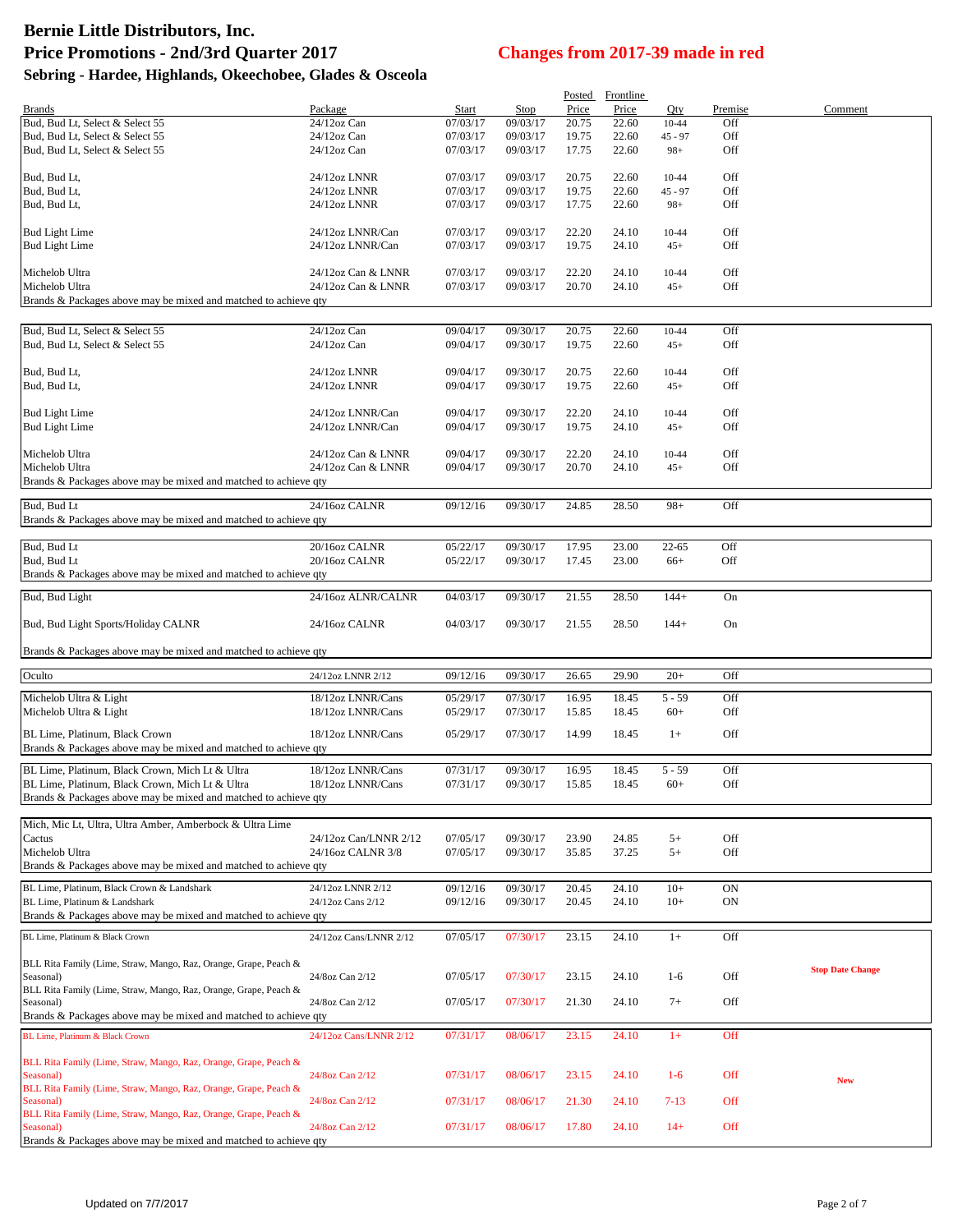# **Bernie Little Distributors, Inc. Price Promotions - 2nd/3rd Quarter 2017 Changes from 2017-39 made in red**

| Sebring - Hardee, Highlands, Okeechobee, Glades & Osceola |  |  |
|-----------------------------------------------------------|--|--|
|                                                           |  |  |

|                                                                                                     |                        |          |             | Posted | Frontline |          |         |         |
|-----------------------------------------------------------------------------------------------------|------------------------|----------|-------------|--------|-----------|----------|---------|---------|
| <b>Brands</b>                                                                                       | Package                | Start    | <b>Stop</b> | Price  | Price     | Qty      | Premise | Comment |
| BL Lime, Platinum & Black Crown                                                                     | 24/12oz Cans/LNNR 2/12 | 08/07/17 | 09/30/17    | 23.15  | 24.10     | $1+$     | Off     |         |
|                                                                                                     |                        |          |             |        |           |          |         |         |
| BLL Rita Family (Lime, Straw, Mango, Raz, Orange, Grape, Peach &                                    |                        |          |             |        |           |          |         |         |
| Seasonal)<br>BLL Rita Family (Lime, Straw, Mango, Raz, Orange, Grape, Peach &                       | 24/8oz Can 2/12        | 08/07/17 | 09/30/17    | 23.15  | 24.10     | $1-6$    | Off     |         |
| Seasonal)                                                                                           | 24/8oz Can 2/12        | 08/07/17 | 09/30/17    | 21.30  | 24.10     | $7+$     | Off     |         |
| Brands & Packages above may be mixed and matched to achieve qty                                     |                        |          |             |        |           |          |         |         |
|                                                                                                     |                        |          |             |        |           |          |         |         |
| Bud Light Lime, Platinum & Black Crown                                                              | 24/12oz LNNR 4/6       | 05/08/17 | 07/02/17    | 21.60  | 24.55     | $10+$    | Off     |         |
| Brands & Packages above may be mixed and matched to achieve qty                                     |                        |          |             |        |           |          |         |         |
|                                                                                                     |                        |          |             |        |           |          |         |         |
| Bud Light Lime, Platinum & Black Crown                                                              | 24/12oz LNNR 4/6       | 07/17/17 | 07/22/17    | 15.50  | 24.55     | $10+$    | Off     |         |
| Brands & Packages above may be mixed and matched to achieve qty                                     |                        |          |             |        |           |          |         |         |
|                                                                                                     |                        |          |             |        |           |          |         |         |
| Best Damn Root Beer, Cherry Cola & Cream Soda                                                       | 24/12oz LNR 4/6        | 08/28/17 | 09/03/17    | 19.20  | 30.30     | $15+$    | Off     |         |
| Brands & Packages above may be mixed and matched to achieve qty                                     |                        |          |             |        |           |          |         |         |
| Spiked Seltzer Variety                                                                              | 24/12oz Can 2/12       | 06/26/17 | 07/30/17    | 24.50  | 28.50     | $5+$     | Off     |         |
|                                                                                                     |                        |          |             |        |           |          |         |         |
| Busch, Busch Lt, Nat Lt, Nat Ice & Rolling Rock                                                     | 24/12oz Can S/C        | 01/16/17 | 09/30/17    | 15.35  | 17.00     | 15-76    | Off     |         |
| Busch, Busch Lt, Nat Lt, Nat Ice & Rolling Rock                                                     | $24/12$ oz Can S/C     | 01/16/17 | 09/30/17    | 13.80  | 17.00     | $77+$    | Off     |         |
|                                                                                                     |                        |          |             |        |           |          |         |         |
| Natty Daddy                                                                                         | $24/12$ oz Can S/C     | 01/16/17 | 09/30/17    | 15.35  | 16.10     | $1 - 4$  | Off     |         |
| Natty Daddy                                                                                         | $24/12$ oz Can S/C     | 01/16/17 | 09/30/17    | 14.35  | 16.10     | $5 - 76$ | Off     |         |
| Natty Daddy                                                                                         | 24/12oz Can S/C        | 01/16/17 | 09/30/17    | 13.80  | 16.10     | $77+$    | Off     |         |
| Brands & Packages above may be mixed and matched to achieve qty                                     |                        |          |             |        |           |          |         |         |
|                                                                                                     |                        |          |             |        |           |          |         |         |
| Busch, Busch Lt, Nat Lt, Nat Ice, Bud Ice, Rolling Rock &                                           |                        |          |             |        |           |          |         |         |
| <b>Busch Ice</b>                                                                                    | 18/12oz Cans/LNNR      | 04/17/17 | 09/30/17    | 9.35   | 12.40     | $40+$    | Off     |         |
| Brands & Packages above may be mixed and matched to achieve qty                                     |                        |          |             |        |           |          |         |         |
| Bud Ice, King Cobra, Natty Daddy, Rolling Rock & High                                               |                        |          |             |        |           |          |         |         |
| Gravity                                                                                             | 24/16oz Can 6/4        | 11/14/17 | 09/30/17    | 15.95  | 19.55     | $5+$     | Off     |         |
| Brands & Packages above may be mixed and matched to achieve qty                                     |                        |          |             |        |           |          |         |         |
|                                                                                                     |                        |          |             |        |           |          |         |         |
| Shock Top & Shock Top Sampler                                                                       | 24/12oz LNNR           | 09/12/16 | 09/30/17    | 19.70  | 27.75     | $56+$    | Off     |         |
| Brands & Packages above may be mixed and matched to achieve qty                                     |                        |          |             |        |           |          |         |         |
| Shock Top & Shock Top Lemon                                                                         | 15/12oz Can            | 09/12/16 | 09/30/17    | 13.65  | 15.25     | $50+$    | Off     |         |
| Brands & Packages above may be mixed and matched to achieve qty                                     |                        |          |             |        |           |          |         |         |
|                                                                                                     |                        |          |             |        |           |          |         |         |
| Shock Top & Shock Top Lemon                                                                         | 30/12oz Can 2/15       | 09/12/16 | 09/30/17    | 25.70  | 28.90     | $25+$    | Off     |         |
| Brands & Packages above may be mixed and matched to achieve qty                                     |                        |          |             |        |           |          |         |         |
| Shock Top, Apple Wheat, Lemon, Pumpkin, Rasp, IPA, Winter Combo, Choc,                              |                        |          |             |        |           |          |         |         |
| Pretzel, Ginger, Ruby Red                                                                           | 24/12oz LNNR 4/6       | 06/19/17 | 09/30/17    | 27.10  | 27.75     | $1 - 19$ | Off     |         |
| Shock Top, Apple Wheat, Lemon, Pumpkin, Rasp, IPA, Winter Combo, Choc,                              |                        |          |             |        |           |          |         |         |
| Pretzel, Ginger, Ruby Red                                                                           | 24/12oz LNNR 4/6       | 06/19/17 | 09/30/17    | 26.10  | 27.75     | 20-55    | Off     |         |
| Shock Top, Apple Wheat, Lemon, Pumpkin, Rasp, IPA, Winter Combo, Choc,<br>Pretzel, Ginger, Ruby Red | 24/12oz LNNR 4/6       | 06/19/17 | 09/30/17    | 25.10  | 27.75     | 56-111   | Off     |         |
| Shock Top, Apple Wheat, Lemon, Pumpkin, Rasp, IPA, Winter Combo, Choc,                              |                        |          |             |        |           |          |         |         |
| Pretzel, Ginger, Ruby Red                                                                           | 24/12oz LNNR 4/6       | 06/19/17 | 09/30/17    | 24.10  | 27.75     | $112+$   | Off     |         |
| Brands & Packages above may be mixed and matched to achieve qty                                     |                        |          |             |        |           |          |         |         |
|                                                                                                     |                        |          |             |        |           |          |         |         |
| Wild Blue & Redbridge                                                                               | 24/12oz LNNR 4/6       | 11/14/16 | 09/30/17    | 28.65  | 29.35     | $28+$    | Off     |         |
| Brands & Packages above may be mixed and matched to achieve qty                                     |                        |          |             |        |           |          |         |         |
|                                                                                                     |                        |          |             |        |           |          |         |         |
| Kirin Ichiban & Kirin Light                                                                         | 24/12oz LNNR 4/6       | 11/14/16 | 09/30/17    | 23.50  | 27.75     | $10+$    | Off     |         |
| Brands & Packages above may be mixed and matched to achieve qty                                     |                        |          |             |        |           |          |         |         |
| Becks, Lt, Dark, Oktob, Sapphire, Becks NA, St Pauli Girl &                                         |                        |          |             |        |           |          |         |         |
| Bass                                                                                                | 24/12oz LNNR 4/6       | 05/29/17 | 07/02/17    | 22.05  | 24.55     | 56-111   | Off     |         |
| Becks, Lt, Dark, Oktob, Sapphire, Becks NA, St Pauli Girl &                                         |                        |          |             |        |           |          |         |         |
| Bass                                                                                                | 24/12oz LNNR 4/6       | 05/29/17 | 07/02/17    | 19.80  | 24.55     | $112+$   | Off     |         |
| Brands & Packages above may be mixed and matched to achieve qty                                     |                        |          |             |        |           |          |         |         |
|                                                                                                     |                        |          |             |        |           |          |         |         |
| Becks, Lt, Dark, Oktob, Sapphire, St Pauli Girl & Bass                                              | 24/12oz LNNR 4/6       | 07/03/17 | 08/27/17    | 21.60  | 24.55     | 10-111   | Off     |         |
| Becks, Lt, Dark, Oktob, Sapphire, St Pauli Girl & Bass                                              | $24/12$ oz LNNR $4/6$  | 07/03/17 | 08/27/17    | 19.80  | 24.55     | $112+$   | Off     |         |
| Brands & Packages above may be mixed and matched to achieve qty                                     |                        |          |             |        |           |          |         |         |
| Bass Ale & St Pauli Girl                                                                            | 24/12oz LNNR 4/6       | 08/28/17 | 09/30/17    | 21.60  | 24.55     | 10-111   | Off     |         |
| Bass Ale & St Pauli Girl                                                                            | $24/12$ oz LNNR $4/6$  | 08/28/17 | 09/30/17    | 19.80  | 24.55     | $112+$   | Off     |         |
|                                                                                                     |                        |          |             |        |           |          |         |         |
| Becks, Lt, Dark, Oktob, Sapphire                                                                    | 24/12oz LNNR 4/6       | 08/28/17 | 09/03/17    | 15.85  | 24.55     | $20+$    | Off     |         |
| Brands & Packages above may be mixed and matched to achieve qty                                     |                        |          |             |        |           |          |         |         |
| Becks, Lt, Dark, Oktob, Sapphire                                                                    | 24/12oz LNNR 4/6       | 09/04/17 | 12/31/17    | 22.05  | 24.55     | 56-111   | Off     |         |
| Becks, Lt, Dark, Oktob, Sapphire                                                                    | 24/12oz LNNR 4/6       | 09/04/17 | 12/31/17    | 19.80  | 24.55     | $112+$   | Off     |         |
| Brands & Packages above may be mixed and matched to achieve qty                                     |                        |          |             |        |           |          |         |         |
|                                                                                                     |                        |          |             |        |           |          |         |         |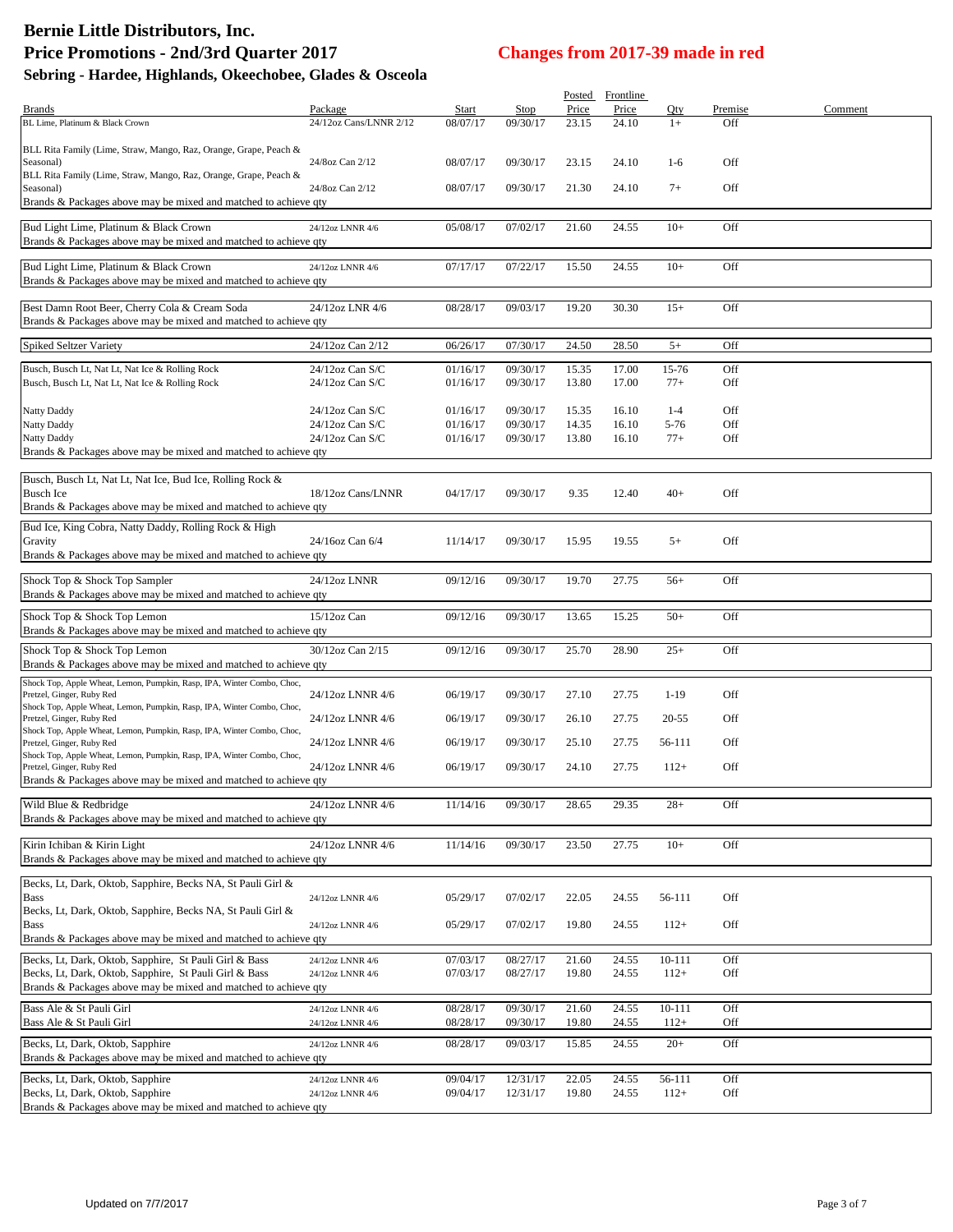## **Bernie Little Distributors, Inc. Price Promotions - 2nd/3rd Quarter 2017 Changes from 2017-39 made in red**

| Sebring - Hardee, Highlands, Okeechobee, Glades & Osceola |  |  |  |  |
|-----------------------------------------------------------|--|--|--|--|
|-----------------------------------------------------------|--|--|--|--|

|                                                                 |                       |          |             | Posted | Frontline |         |         |         |
|-----------------------------------------------------------------|-----------------------|----------|-------------|--------|-----------|---------|---------|---------|
| <b>Brands</b>                                                   | Package               | Start    | <b>Stop</b> | Price  | Price     | Qty     | Premise | Comment |
| Becks, Light, Dark, Oktoberfest, Sapphire, St Pauli & Bass      | 24/12oz LNNR/CAN 2/12 | 06/19/17 | 07/09/17    | 20.35  | 24.10     | 56-111  | Off     |         |
| Becks, Light, Dark, Oktoberfest, Sapphire, St Pauli & Bass      |                       | 06/19/17 | 07/09/17    | 19.80  | 24.10     | $112+$  | Off     |         |
|                                                                 | 24/12oz LNNR/CAN 2/12 |          |             |        |           |         |         |         |
|                                                                 |                       |          |             |        |           |         |         |         |
| Beck's Pilsner                                                  | 24/16oz CALNR 3/8     | 06/19/17 | 07/09/17    | 30.52  | 36.15     | 56-111  | Off     |         |
| <b>Beck's Pilsner</b>                                           | 24/16oz CALNR 3/8     | 06/19/17 | 07/09/17    | 29.70  | 36.15     | $112+$  | Off     |         |
|                                                                 |                       |          |             |        |           |         |         |         |
| <b>Land Shark</b>                                               | 24/12oz LNNR/CAN 2/12 | 06/19/17 | 07/09/17    | 22.15  | 24.10     | 56-111  | Off     |         |
| <b>Land Shark</b>                                               | 24/12oz LNNR/CAN 2/12 | 06/19/17 | 07/09/17    | 20.35  | 24.10     | $112+$  | Off     |         |
| Brands & Packages above may be mixed and matched to achieve qty |                       |          |             |        |           |         |         |         |
|                                                                 |                       |          |             |        |           |         |         |         |
| Becks, Light, Dark, Oktoberfest, Sapphire, St Pauli & Bass      | 24/12oz LNNR/CAN 2/12 | 07/10/17 | 07/16/17    | 19.90  | 24.10     | $10+$   | Off     |         |
|                                                                 |                       |          |             |        |           |         |         |         |
| <b>Beck's Pilsner</b>                                           | 24/16oz CALNR 3/8     | 07/10/17 | 07/16/17    | 28.80  | 36.15     | $10+$   | Off     |         |
|                                                                 |                       |          |             |        |           |         |         |         |
| <b>Land Shark</b>                                               | 24/12oz LNNR/CAN 2/12 | 07/10/17 | 07/16/17    | 19.90  | 24.10     | $10+$   | Off     |         |
| Brands & Packages above may be mixed and matched to achieve qty |                       |          |             |        |           |         |         |         |
|                                                                 |                       |          |             |        |           |         |         |         |
|                                                                 |                       | 07/17/17 | 08/13/17    | 20.35  | 24.10     | 56-111  | Off     |         |
| Becks, Light, Dark, Oktoberfest, Sapphire, St Pauli & Bass      | 24/12oz LNNR/CAN 2/12 |          |             |        |           |         |         |         |
| Becks, Light, Dark, Oktoberfest, Sapphire, St Pauli & Bass      | 24/12oz LNNR/CAN 2/12 | 07/17/17 | 08/13/17    | 19.80  | 24.10     | $112+$  | Off     |         |
|                                                                 |                       |          |             |        |           |         |         |         |
| <b>Beck's Pilsner</b>                                           | 24/16oz CALNR 3/8     | 07/17/17 | 08/13/17    | 30.52  | 36.15     | 56-111  | Off     |         |
| <b>Beck's Pilsner</b>                                           | 24/16oz CALNR 3/8     | 07/17/17 | 08/13/17    | 29.70  | 36.15     | $112+$  | Off     |         |
|                                                                 |                       |          |             |        |           |         |         |         |
| <b>Land Shark</b>                                               | 24/12oz LNNR/CAN 2/12 | 07/17/17 | 08/13/17    | 22.15  | 24.10     | 56-111  | Off     |         |
| <b>Land Shark</b>                                               | 24/12oz LNNR/CAN 2/12 | 07/17/17 | 08/13/17    | 20.35  | 24.10     | $112+$  | Off     |         |
| Brands & Packages above may be mixed and matched to achieve qty |                       |          |             |        |           |         |         |         |
|                                                                 |                       |          |             |        |           |         |         |         |
| Becks, Light, Dark, Oktoberfest, Sapphire, St Pauli & Bass      | 24/12oz LNNR/CAN 2/12 | 08/14/17 | 08/20/17    | 19.90  | 24.10     | $10+$   | Off     |         |
|                                                                 |                       |          |             |        |           |         |         |         |
| <b>Beck's Pilsner</b>                                           | 24/16oz CALNR 3/8     | 08/14/17 | 08/20/17    | 28.80  | 36.15     | $10+$   | Off     |         |
|                                                                 |                       |          |             |        |           |         |         |         |
| <b>Land Shark</b>                                               | 24/12oz LNNR/CAN 2/12 | 08/14/17 | 08/20/17    | 19.90  | 24.10     | $10+$   | Off     |         |
| Brands & Packages above may be mixed and matched to achieve qty |                       |          |             |        |           |         |         |         |
|                                                                 |                       |          |             |        |           |         |         |         |
| Becks, Light, Dark, Oktoberfest, Sapphire, St Pauli & Bass      | 24/12oz LNNR/CAN 2/12 | 08/21/17 | 09/10/17    | 20.35  | 24.10     | 56-111  | Off     |         |
| Becks, Light, Dark, Oktoberfest, Sapphire, St Pauli & Bass      | 24/12oz LNNR/CAN 2/12 | 08/21/17 | 09/10/17    | 19.80  | 24.10     | $112+$  | Off     |         |
|                                                                 |                       |          |             |        |           |         |         |         |
| <b>Beck's Pilsner</b>                                           | 24/16oz CALNR 3/8     | 08/21/17 | 09/10/17    | 30.52  | 36.15     | 56-111  | Off     |         |
| <b>Beck's Pilsner</b>                                           | 24/16oz CALNR 3/8     | 08/21/17 | 09/10/17    | 29.70  | 36.15     | $112+$  | Off     |         |
|                                                                 |                       |          |             |        |           |         |         |         |
| <b>Land Shark</b>                                               | 24/12oz LNNR/CAN 2/12 | 08/21/17 | 09/10/17    | 22.15  | 24.10     | 56-111  | Off     |         |
| <b>Land Shark</b>                                               |                       |          | 09/10/17    | 20.35  | 24.10     | $112+$  | Off     |         |
|                                                                 | 24/12oz LNNR/CAN 2/12 | 08/21/17 |             |        |           |         |         |         |
| Brands & Packages above may be mixed and matched to achieve qty |                       |          |             |        |           |         |         |         |
|                                                                 |                       |          |             |        |           |         |         |         |
| Becks, Light, Dark, Oktoberfest, Sapphire, St Pauli & Bass      | 24/12oz LNNR/CAN 2/12 | 09/11/17 | 09/17/17    | 19.90  | 24.10     | $10+$   | Off     |         |
|                                                                 |                       |          |             |        |           |         |         |         |
| <b>Beck's Pilsner</b>                                           | 24/16oz CALNR 3/8     | 09/11/17 | 09/17/17    | 28.80  | 36.15     | $10+$   | Off     |         |
|                                                                 |                       |          |             |        |           |         |         |         |
| <b>Land Shark</b>                                               | 24/12oz LNNR/CAN 2/12 | 09/11/17 | 09/17/17    | 19.90  | 24.10     | $10+$   | Off     |         |
| Brands & Packages above may be mixed and matched to achieve qty |                       |          |             |        |           |         |         |         |
|                                                                 |                       |          |             |        |           |         |         |         |
| Becks, Light, Dark, Oktoberfest, Sapphire, St Pauli & Bass      | 24/12oz LNNR/CAN 2/12 | 09/18/17 | 10/08/17    | 20.35  | 24.10     | 56-111  | Off     |         |
| Becks, Light, Dark, Oktoberfest, Sapphire, St Pauli & Bass      | 24/12oz LNNR/CAN 2/12 | 09/18/17 | 10/08/17    | 19.80  | 24.10     | $112+$  | Off     |         |
|                                                                 |                       |          |             |        |           |         |         |         |
| <b>Beck's Pilsner</b>                                           | 24/16oz CALNR 3/8     | 09/18/17 | 10/08/17    | 30.52  | 36.15     | 56-111  | Off     |         |
| <b>Beck's Pilsner</b>                                           |                       | 09/18/17 |             | 29.70  | 36.15     | $112+$  | Off     |         |
|                                                                 | 24/16oz CALNR 3/8     |          | 10/08/17    |        |           |         |         |         |
|                                                                 |                       |          |             |        |           |         |         |         |
| <b>Land Shark</b>                                               | 24/12oz LNNR/CAN 2/12 | 09/18/17 | 10/08/17    | 22.15  | 24.10     | 56-111  | Off     |         |
| Land Shark                                                      | 24/12oz LNNR/CAN 2/12 | 09/18/17 | 10/08/17    | 20.35  | 24.10     | $112+$  | Off     |         |
| Brands & Packages above may be mixed and matched to achieve qty |                       |          |             |        |           |         |         |         |
| Beck's, Sapphire, Black Crown, BL Lime, Platinum, Michelob      |                       |          |             |        |           |         |         |         |
| Ultra & Landshark                                               | 24/16oz CAN 6/4       | 02/06/17 | 09/30/17    | 25.75  | 28.00     | $1 - 2$ | Off     |         |
| Beck's, Sapphire, Black Crown, BL Lime, Platinum, Michelob      |                       |          |             |        |           |         |         |         |
|                                                                 |                       |          |             |        |           |         |         |         |
| Ultra & Landshark                                               | 24/16oz CAN 6/4       | 02/06/17 | 09/30/17    | 24.90  | 28.00     | $3+$    | Off     |         |
|                                                                 |                       |          |             |        |           |         |         |         |
| Shock Top, Apple, Lemon, Pumpkin, Shockolate & Twisted          |                       |          |             |        |           |         |         |         |
| Pretzel                                                         | 24/16oz CAN 6/4       | 02/06/17 | 09/30/17    | 29.80  | 33.50     | $1 - 2$ | Off     |         |
| Shock Top, Apple, Lemon, Pumpkin, Shockolate & Twisted          |                       |          |             |        |           |         |         |         |
| Pretzel                                                         | 24/16oz CAN 6/4       | 02/06/17 | 09/30/17    | 24.90  | 33.50     | $3+$    | Off     |         |
|                                                                 |                       |          |             |        |           |         |         |         |
|                                                                 |                       |          |             |        |           |         |         |         |
| Goose 312, IPA, Green Line & Four Star Pilsner                  | 24/16oz CAN 6/4       | 02/06/17 | 09/30/17    | 29.80  | 31.95     | $1 - 2$ | Off     |         |
| Goose 312, IPA, Green Line & Four Star Pilsner                  | 24/16oz CAN 6/4       | 02/06/17 | 09/30/17    | 24.90  | 31.95     | $3+$    | Off     |         |
|                                                                 |                       |          |             |        |           |         |         |         |
| Bud Chelada, Bud Lt Chelada                                     | 24/16oz Can 6/4       | 02/06/17 | 09/30/17    | 29.80  | 33.50     | $1+$    | Off     |         |
|                                                                 |                       |          |             |        |           |         |         |         |
| Rita Splash (Lime, Strawberry & Pineapple)                      | 24/16oz CAN 4/6       | 02/06/17 | 09/30/17    | 29.80  | 37.50     | $1+$    | Off     |         |
|                                                                 |                       |          |             |        |           |         |         |         |
| BL Lime Rita Family & Oculto                                    | 24/16oz CAN 6/4       | 02/06/17 | 09/30/17    | 29.80  | 37.50     | $1+$    | Off     |         |
| Brands & Packages above may be mixed and matched to achieve qty |                       |          |             |        |           |         |         |         |
|                                                                 |                       |          |             |        |           |         |         |         |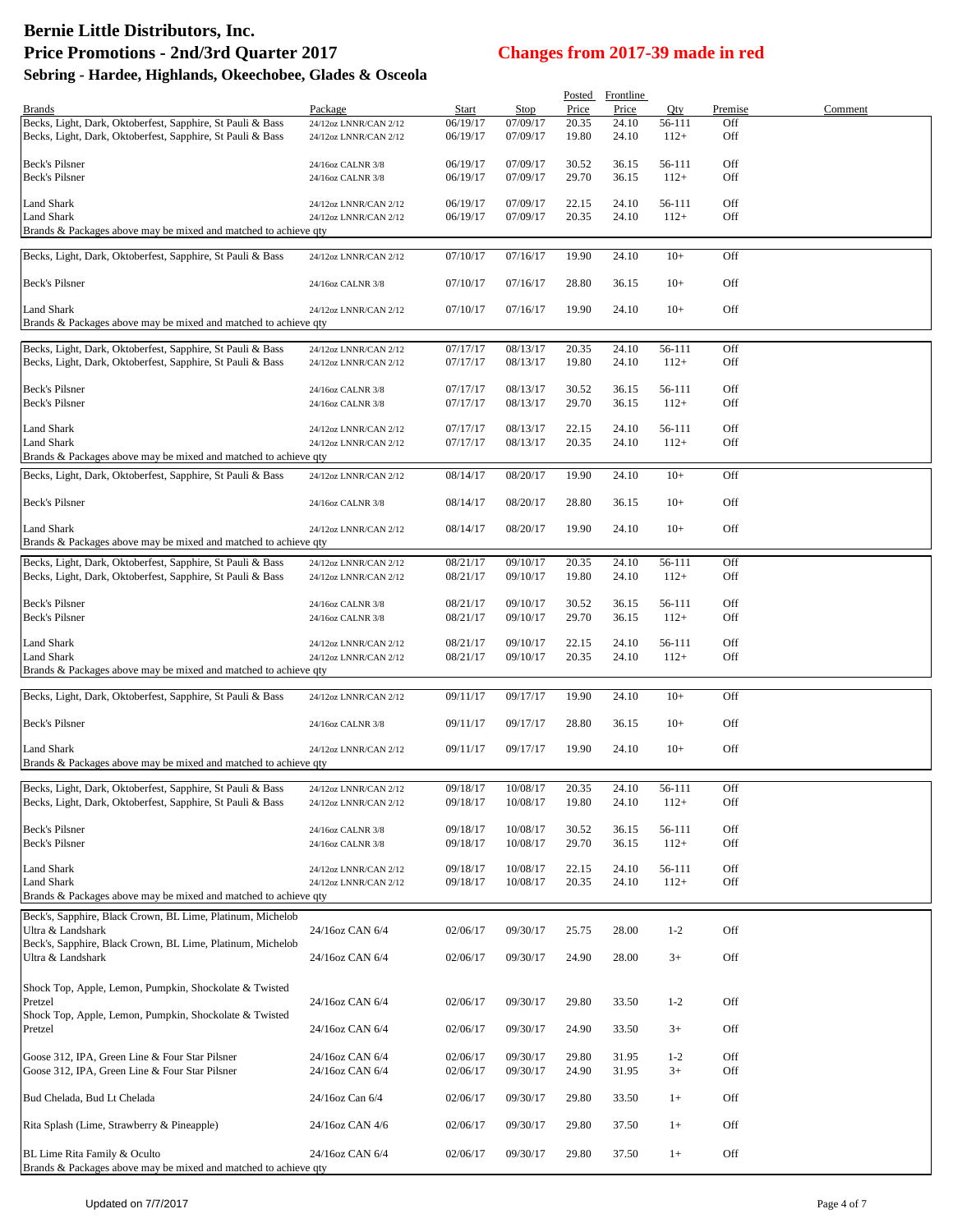## **Bernie Little Distributors, Inc. Price Promotions - 2nd/3rd Quarter 2017 Changes from 2017-39 made in red**

Qty Premise Comment

| $2.5$ $0.000$ $0.000$ $0.000$ $0.000$ $0.000$                                                                                                                             |                      |          |          |                 | $\frac{1}{2}$      |           |      |
|---------------------------------------------------------------------------------------------------------------------------------------------------------------------------|----------------------|----------|----------|-----------------|--------------------|-----------|------|
| Sebring - Hardee, Highlands, Okeechobee, Glades & Osceola<br><b>Brands</b>                                                                                                | Package              | Start    | Stop     | Posted<br>Price | Frontline<br>Price | Qty       | Prem |
|                                                                                                                                                                           |                      |          |          |                 |                    |           |      |
| BP Blueberry, Oktoberfest, Pumpkin, Summer, Winter, Spring, Toasted Lager,<br>Hoptical Illusion, Mosaic Session IPA & Honey Robber                                        | 24/12oz LNNR 4/6     | 06/19/17 | 06/25/17 | 19.20           | 30.90              | $10+$     | Off  |
| Goose 312, 312 Pale Ale, Honkers, IPA, Winter, Summer, Harvest Ale, Sixth<br>Day, Endless IPA, Rambler IPA, Oktob, 10 Hills Pale Ale, Four Star, Green<br>Line, Preseason | 24/12oz LNNR/Can 4/6 | 06/19/17 | 06/25/17 | 27.70           | 30.90              | $25 - 55$ | Off  |
| Goose 312, 312 Pale Ale, Honkers, IPA, Winter, Summer, Harvest Ale, Sixth<br>Day, Endless IPA, Rambler IPA, Oktob, 10 Hills Pale Ale, Four Star, Green                    |                      |          |          |                 |                    |           |      |
| Line, Preseason<br>Brands & Packages above may be mixed and matched to achieve qty                                                                                        | 24/12oz LNNR/Can 4/6 | 06/19/17 | 06/25/17 | 26.70           | 30.90              | $56+$     | Off  |
|                                                                                                                                                                           |                      |          |          |                 |                    |           |      |
| BP Blueberry, Oktoberfest, Pumpkin, Summer, Winter, Spring, Toasted Lager,<br>Hoptical Illusion, Mosaic Session IPA & Honey Robber                                        | 24/12oz LNNR 4/6     | 06/26/17 | 09/30/17 | 27.70           | 30.90              | $25 - 55$ | Off  |
| BP Blueberry, Oktoberfest, Pumpkin, Summer, Winter, Spring, Toasted Lager,<br>Hoptical Illusion, Mosaic Session IPA & Honey Robber                                        | 24/12oz LNNR 4/6     | 06/26/17 | 09/30/17 | 26.70           | 30.90              | $56+$     | Off  |
| مارد المارد المعالمين المستحدث والمستخدم المتحدث والمتحدث والمتحدث والمتحدث والمتحدث والمتحدث                                                                             |                      |          |          |                 |                    |           |      |

| BP Blueberry, Oktoberfest, Pumpkin, Summer, Winter, Spring, Toasted Lager,<br>Hoptical Illusion, Mosaic Session IPA & Honey Robber                                                                                                                     | 24/12oz LNNR 4/6                                | 06/26/17             | 09/30/17             | 26.70          | 30.90          | $56+$             | Off        |  |
|--------------------------------------------------------------------------------------------------------------------------------------------------------------------------------------------------------------------------------------------------------|-------------------------------------------------|----------------------|----------------------|----------------|----------------|-------------------|------------|--|
| Goose 312, 312 Pale Ale, Honkers, IPA, Winter, Summer, Harvest Ale, Sixth<br>Day, Endless IPA, Rambler IPA, Oktob, 10 Hills Pale Ale, Four Star, Green<br>Line, Preseason<br>Goose 312, 312 Pale Ale, Honkers, IPA, Winter, Summer, Harvest Ale, Sixth | 24/12oz LNNR/Can 4/6                            | 06/26/17             | 09/30/17             | 27.70          | 30.90          | 25-55             | Off        |  |
| Day, Endless IPA, Rambler IPA, Oktob, 10 Hills Pale Ale, Four Star, Green<br>Line, Preseason<br>Brands & Packages above may be mixed and matched to achieve qty                                                                                        | 24/12oz LNNR/Can 4/6                            | 06/26/17             | 09/30/17             | 26.70          | 30.90          | $56+$             | Off        |  |
| Shock Top, Wheat IPA, Lemon, Pumpkin, Variety, Apple, Winter, Honey<br>Bourbon, Choc, Pretzel, Ginger & Ruby Red                                                                                                                                       | 24/12oz LNNR/Can 2/12                           | 01/23/17             | 09/30/17             | 24.60          | 27.75          | 14-55             | Off        |  |
| Shock Top, Wheat IPA, Lemon, Pumpkin, Variety, Apple, Winter, Honey<br>Bourbon, Choc, Pretzel, Ginger & Ruby Red                                                                                                                                       | 24/12oz LNNR/Can 2/12                           | 01/23/17             | 09/30/17             | 23.60          | 27.75          | 56-111            | Off        |  |
| Shock Top, Wheat IPA, Lemon, Pumpkin, Variety, Apple, Winter, Honey<br>Bourbon, Choc, Pretzel, Ginger & Ruby Red                                                                                                                                       | 24/12oz LNNR/Can 2/12                           | 01/23/17             | 09/30/17             | 22.60          | 27.75          | $112+$            | Off        |  |
| Goose 312, 312 Pale, Honkers, IPA, Winter, Summer, Fall, Harvest Ale,<br>Endless IPA, Winter, Four Star, Green Line & Johnny Appleseed                                                                                                                 | 24/12oz LNNR/CN 2/12                            | 01/23/17             | 09/30/17             | 26.25          | 29.65          | 14-55             | Off        |  |
| Goose 312, 312 Pale, Honkers, IPA, Winter, Summer, Fall, Harvest Ale,<br>Endless IPA, Winter, Four Star, Green Line & Johnny Appleseed                                                                                                                 | 24/12oz LNNR/CN 2/12                            | 01/23/17             | 09/30/17             | 25.25          | 29.65          | $56+$             | Off        |  |
| Brands & Packages above may be mixed and matched to achieve qty                                                                                                                                                                                        |                                                 |                      |                      |                |                |                   |            |  |
| Goose Seasonal Sampler                                                                                                                                                                                                                                 | 24/12oz Can                                     | 01/02/17             | 09/30/17             | 25.45          | 28.85          | 14-55             | Off        |  |
| Goose Seasonal Sampler<br>Brands & Packages above may be mixed and matched to achieve qty                                                                                                                                                              | $24/12$ oz Can                                  | 01/02/17             | 09/30/17             | 24.45          | 28.85          | $56+$             | Off        |  |
| Goose Seasonal Sampler                                                                                                                                                                                                                                 | 24/12oz LNNR                                    | 01/02/17             | 09/30/17             | 26.80          | 28.85          | $10 - 55$         | Off        |  |
| Goose Seasonal Sampler                                                                                                                                                                                                                                 | 24/12oz LNNR                                    | 01/02/17             | 09/30/17             | 25.50          | 28.85          | 56-111            | Off        |  |
| Goose Seasonal Sampler<br>Brands & Packages above may be mixed and matched to achieve qty                                                                                                                                                              | 24/12oz LNNR                                    | 01/02/17             | 09/30/17             | 24.50          | 28.85          | $112+$            | Off        |  |
|                                                                                                                                                                                                                                                        |                                                 |                      |                      |                |                |                   |            |  |
| <b>Boddington's Pub</b>                                                                                                                                                                                                                                | 24/16oz CAN 6/4                                 | 01/04/16             | 09/30/17             | 39.15          | 41.75          | $72+$             | Off        |  |
| Stella Artois                                                                                                                                                                                                                                          | 20/9.6oz LNR                                    | 09/12/16             | 09/30/17             | 19.90          | 21.95          | $3+$              | Off        |  |
|                                                                                                                                                                                                                                                        |                                                 |                      |                      |                |                |                   |            |  |
| Stella Artois, Cidre, Hoegaarden, Leffe Blonde/Brown                                                                                                                                                                                                   | 24/11.2oz LNNR/CN 4/6                           | 05/01/17<br>05/01/17 | 09/30/17             | 26.40          | 32.55          | 56-111<br>112-215 | Off<br>Off |  |
| Stella Artois, Cidre, Hoegaarden, Leffe Blonde/Brown<br>Stella Artois, Cidre, Hoegaarden, Leffe Blonde/Brown                                                                                                                                           | 24/11.2oz LNNR/CN 4/6<br>24/11.2oz LNNR/CN 4/6  | 05/01/17             | 09/30/17<br>09/30/17 | 25.75<br>24.46 | 32.55<br>32.55 | $216+$            | Off        |  |
|                                                                                                                                                                                                                                                        |                                                 |                      |                      |                |                |                   |            |  |
| Stella, Stella Cidre, Hoegaarden, Belgian Sampler                                                                                                                                                                                                      | 24/11.2oz LNNR/Can 2/12 &<br>20/14.9oz Can 2/12 | 05/01/17             | 09/30/17             | 30.30          | 33.30          | $1 - 4$           | Off        |  |
| Stella, Stella Cidre, Hoegaarden, Belgian Sampler                                                                                                                                                                                                      | 24/11.2oz LNNR/Can 2/12 &<br>20/14.9oz Can 2/12 | 05/01/17             | 09/30/17             | 27.00          | 33.30          | $5 - 55$          | Off        |  |
| Stella, Stella Cidre, Hoegaarden, Belgian Sampler                                                                                                                                                                                                      | 24/11.2oz LNNR/Can 2/12 &<br>20/14.9oz Can 2/12 | 05/01/17             | 09/30/17             | 26.40          | 33.30          | 56-111            | Off        |  |
| Stella, Stella Cidre, Hoegaarden, Belgian Sampler                                                                                                                                                                                                      | 24/11.2oz LNNR/Can 2/12 &<br>20/14.9oz Can 2/12 | 05/01/17             | 09/30/17             | 25.75          | 33.30          | $112+$            | Off        |  |
| Brands & Packages above may be mixed and matched to achieve qty                                                                                                                                                                                        |                                                 |                      |                      |                |                |                   |            |  |
| Montejo                                                                                                                                                                                                                                                | 24/12oz Can 2/12                                | 11/14/16             | 09/30/17             | 19.95          | 23.00          | $5+$              | Off & On   |  |
| Kona Longboard, Fire Rock, Pipeline, Wailua Wheat, Koko Brown, Castaway,<br>Big Wave, Lemongrass & Lavaman<br>Brands & Packages above may be mixed and matched to achieve qty                                                                          | 24/12oz LNNR 4/6                                | 05/29/17             | 09/03/17             | 23.56          | 28.76          | $25+$             | On & Off   |  |
| Kona Longboard, Fire Rock, Pipeline, Wailua Wheat, Koko Brown, Castaway,<br>Big Wave, Lemongrass & Lavaman                                                                                                                                             | 24/12oz LNNR 4/6                                | 09/04/17             | 09/30/17             | 25.56          | 28.76          | 15-24             | On & Off   |  |
| Kona Longboard, Fire Rock, Pipeline, Wailua Wheat, Koko Brown, Castaway,<br>Big Wave, Lemongrass & Lavaman                                                                                                                                             | 24/12oz LNNR 4/6                                | 09/04/17             | 09/30/17             | 23.56          | 28.76          | $25+$             | On & Off   |  |
| Brands & Packages above may be mixed and matched to achieve qty                                                                                                                                                                                        |                                                 |                      |                      |                |                |                   |            |  |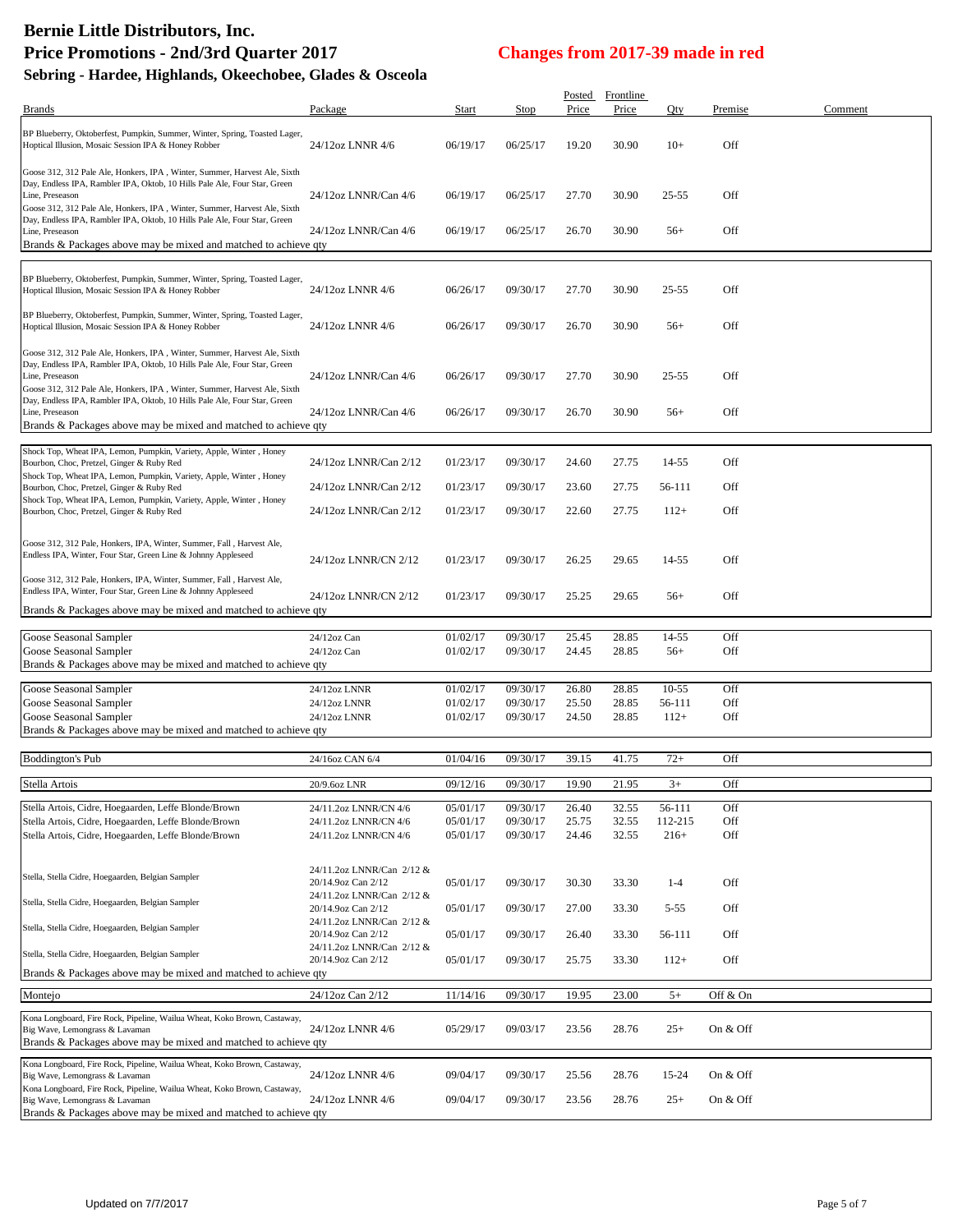| <b>Brands</b>                                                                                                                                                                                                                                                                                                                                                                                                                                | Package               | Start     | Stop                  | Posted<br>Price | Frontline<br>Price | Qty   | Premise | Comment           |
|----------------------------------------------------------------------------------------------------------------------------------------------------------------------------------------------------------------------------------------------------------------------------------------------------------------------------------------------------------------------------------------------------------------------------------------------|-----------------------|-----------|-----------------------|-----------------|--------------------|-------|---------|-------------------|
| Widmer Hefeweizen, Drop Top Amber Ale, Drifter Pale Ale, Rotator IPA,<br>Upheaval, Alchemy & BRRR                                                                                                                                                                                                                                                                                                                                            | 24/12oz LNNR 4/6      | 08/01/17  | 08/27/17              | 28.80           | 32.00              | $15+$ | Off     |                   |
| Brands & Packages above may be mixed and matched to achieve qty                                                                                                                                                                                                                                                                                                                                                                              |                       |           |                       |                 |                    |       |         |                   |
| Widmer Omission IPA, Lager & Pale Ale<br>Brands & Packages above may be mixed and matched to achieve qty                                                                                                                                                                                                                                                                                                                                     | 24/12oz LNNR 4/6      | 08/28/17  | 09/30/17              | 28.80           | 32.00              | $15+$ | Off     |                   |
|                                                                                                                                                                                                                                                                                                                                                                                                                                              |                       |           |                       |                 |                    |       |         |                   |
| SweetWater 420, IPA & Tacklebox<br>Brands & Packages above may be mixed and matched to achieve qty                                                                                                                                                                                                                                                                                                                                           | 24/12oz LNNR/Can 2/12 |           | 10/10/2016 12/30/2017 | 27.00           | 29.15              | $5+$  | Off     |                   |
| SweetWater 420, IPA<br>Brands & Packages above may be mixed and matched to achieve qty                                                                                                                                                                                                                                                                                                                                                       | 24/16oz Can 6/4       | 1/2/2017  | 12/30/2017            | 28.50           | 33.45              | $2+$  | Off     |                   |
| 3 Daughters Beach Blonde & Bimini Twist<br>Brands & Packages above may be mixed and matched to achieve qty                                                                                                                                                                                                                                                                                                                                   | 24/16oz Cans          | 5/1/2017  | 12/31/2017            | 29.80           | 42.00              | $2+$  | Off     |                   |
| Seagrams Family (Wild Berries, Strawberry Daiquiri, Peach Fuzzy Navel, Classic Lim<br>Margarita, Calypso Colada, Black Cherry Fizz, Bahama Mama, Jamaican Me Happy, Lime<br>Melonade, Pink Punch, Sangria, Mango, Mimosa, Raspberry Lemonade, Watermelon Splash,<br>Blackberry Breezer, Kiwi Strawberry, Aloha Tini, Apple Pomegranate, Orange Swirl & Pink<br>Pineapple)<br>Brands & Packages above may be mixed and matched to achieve qty | 24/12oz LNNR 6/4      | 03/01/17  | 12/31/17              | 19.16           | 23.94              | $10+$ | Off     |                   |
| Magic Hat Family (Core & Seasonal)<br>Brands & Packages above may be mixed and matched to achieve qty                                                                                                                                                                                                                                                                                                                                        | 24/12oz NR 4/6        | 8/14/2017 | 8/25/2017             | 18.25           | 30.30              | $10+$ | Off     | <b>Qty Change</b> |
| Magic Hat Family (Core & Seasonal)<br>Brands & Packages above may be mixed and matched to achieve qty                                                                                                                                                                                                                                                                                                                                        | 24/12oz NR 4/6        | 9/1/2017  | 10/31/2017            | 27.27           | 30.30              | $5+$  | Off     |                   |
| Magic Hat Family (Core & Seasonal)                                                                                                                                                                                                                                                                                                                                                                                                           | 24/12oz 2/12 NR & Cn  | 7/1/2017  | 8/31/2017             | 24.15           | 27.10              | $5+$  | Off     |                   |
| Magic Hat Family (Core & Seasonal<br>Brands & Packages above may be mixed and matched to achieve qty                                                                                                                                                                                                                                                                                                                                         | 24/12oz 2/12 NR & Cn  | 12/1/2017 | 12/31/2017            | 24.15           | 27.10              | $5+$  | Off     |                   |
| Big Storm Arcus IPA, Helicity & Wavemaker                                                                                                                                                                                                                                                                                                                                                                                                    | 4/6/12oz CAN          | 6/5/2017  | 6/24/2017             | 28.00           | 30.30              | $15+$ | Off     |                   |
| Big Storm Arcus IPA, Helicity & Wavemaker                                                                                                                                                                                                                                                                                                                                                                                                    | $4/6/12$ oz CAN       | 7/17/2017 | 8/19/2017             | 28.00           | 30.30              | $15+$ | Off     |                   |
| Big Storm Arcus IPA, Helicity & Wavemaker                                                                                                                                                                                                                                                                                                                                                                                                    | $4/6/12$ oz CAN       | 9/11/2017 | 10/14/2017            | 28.00           | 30.30              | $15+$ | Off     |                   |
| Big Storm Arcus IPA, Helicity & Wavemaker<br>Brands & Packages above may be mixed and matched to achieve qty                                                                                                                                                                                                                                                                                                                                 | $4/6/12$ oz CAN       | 11/6/2017 | 12/9/2017             | 28.00           | 30.30              | $15+$ | Off     |                   |
| Big Storm Tropical Pressure & Wavemaker Amber                                                                                                                                                                                                                                                                                                                                                                                                | $6/4/16$ oz CAN       | 6/26/2017 | 7/30/2017             | 38.00           | 42.00              | $3+$  | Off     |                   |
| Big Storm Tropical Pressure & Wavemaker Amber                                                                                                                                                                                                                                                                                                                                                                                                | $6/4/16$ oz CAN       | 9/4/2017  | 10/29/2017            | 38.00           | 42.00              | $3+$  | Off     |                   |
| Big Storm Tropical Pressure & Wavemaker Amber<br>Brands & Packages above may be mixed and matched to achieve qty                                                                                                                                                                                                                                                                                                                             | 6/4/16oz CAN          |           | 12/4/2017 12/31/2017  | 38.00           | 42.00              | $3+$  | Off     |                   |
| Big Storm Dunder & Blixem, Firestorm, Palmbender, Oktoberfest, Surfline<br>Brands & Packages above may be mixed and matched to achieve qty                                                                                                                                                                                                                                                                                                   | $6/4/16$ oz CAN       |           | 6/26/2017 12/30/2017  | 40.95           | 44.95              | $3+$  | Off     |                   |